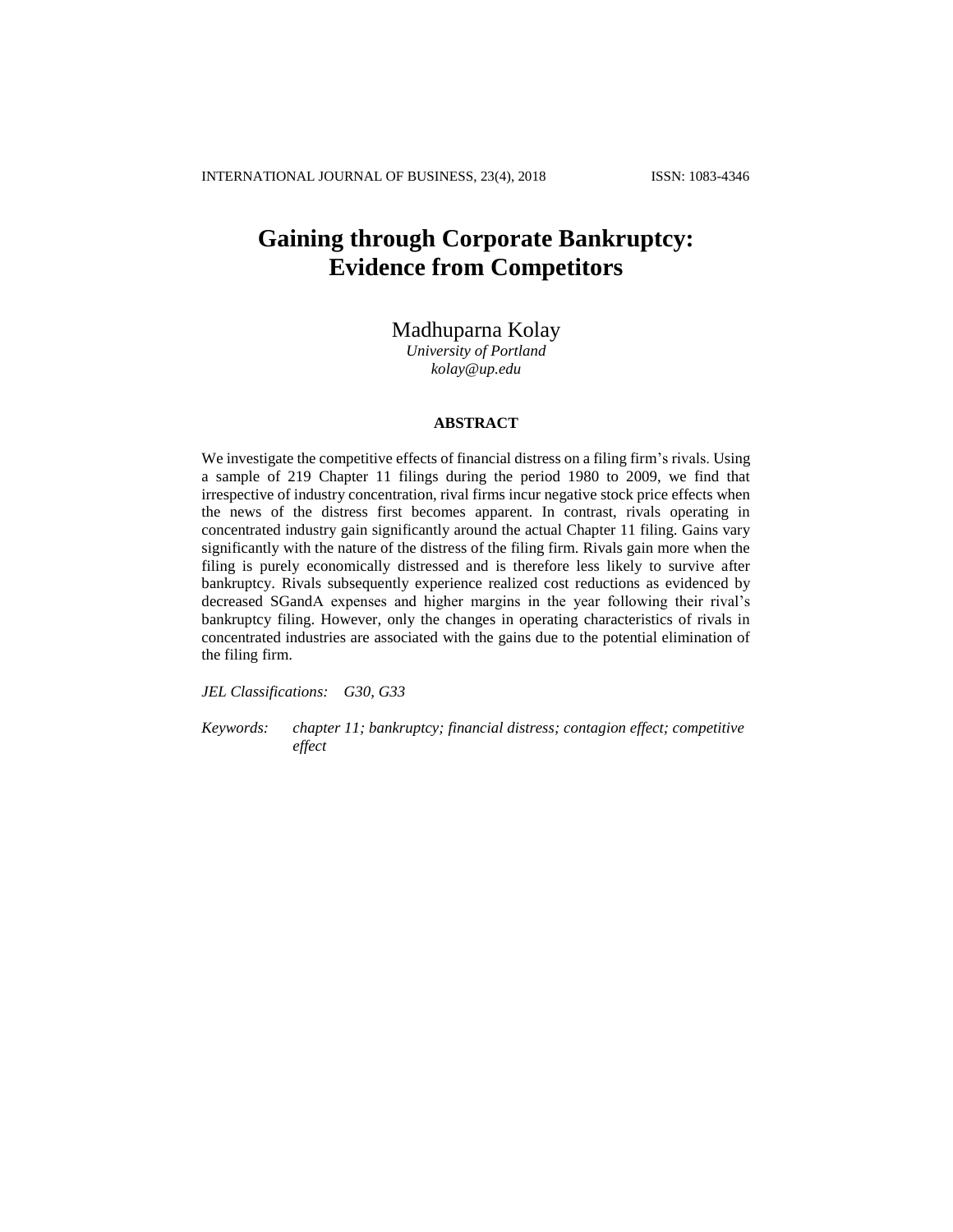#### **I. INTRODUCTION**

In this study, we examine the effect of corporate bankruptcy on a rival firm's equity. Corporate bankruptcy has many effects on its various stakeholders such as its bondholders, stockholders, employees and its industry i.e. its competitors. In general, bankruptcy conveys negative news about the filing firm and therefore, adverse effects are expected on the various groups. An exception however may arise in the case of a bankrupt firm's competitor since the peer firm may benefit due to increased market share from the potential removal of the distressed firm. On the other hand, sources of cash flow in industry rivals are likely to be correlated and therefore, corporate bankruptcy may convey bad news about the filing firm's peers as well. Even without actually conveying new information about the industry, the anticipation of related bad news due to the bankruptcy may lead peer firms to suffer from contagion (Lang and Stulz, 1992).

An interesting question in this area is: when does a firm gain from a rival's bankruptcy and when does it lose? Lang and Stulz (1992), who examine the effect on the equity of the filing firms' rivals, posit that the competitive effects are likely to arise when firms operate in concentrated industries and a rival is relatively less levered and therefore, in a stronger financial position to take advantage of the market share increase. In contrast, firms operating in competitive industries do not have much scope for market share gains and are more likely to be affected negatively. Lang and Stulz find corroborating evidence in their study of 59 bankruptcies between 1970 and 1989. They found evidence of competitive effects for those rivals which had lower leverage and operated in concentrated industries, though these effects were smaller than observed contagion effects. However, subsequent research has not been able to provide direct evidence about the existence of such competitive effects. In a study similar to that of Lang and Stulz, but using an expanded sample, Ferris, Jayaraman, and Makhija (1993) were not able to find any significant competitive effects. They concluded that it was likely that news about the bankruptcy was already incorporated into market prices at the time of filing. Other studies find indirect evidence of competitive effects. Jorion and Zhang (2007) study jumps in the prices of CD swaps to investigate competitive and contagion effect in both Chapter 7 and Chapter 11 bankruptcies. They find that competitive effects are relatively more evident in their Chapter 7 sample. Intuitively, these firms are filing with the aim of liquidation, and not in order to restructure, and therefore, rivals' probability of gain is higher. Filing for Chapter 11 may weaken a firm and therefore, benefit the rivals. On the other hand, a filing firm may reemerge with lower leverage and less contractual obligations. Zhang (2010) examines this question and finds that when rivals emerge from the Chapter 11 process, firm experience significantly negative competitive effects (-6%) over 200 days following the emergence date.

Conceptually, a rival stands to gain the most market share only if the bankrupt rival is completely eliminated from the market. Therefore, from an intuitive standpoint, the ex-ante probability that a filing firm emerges successfully from the Chapter 11 process and remains a rival in the long run ought to play a major role in determining the wealth effects on rivals at the time of filing. In this study, we examine this issue in a sample of 219 Chapter 11 filings which took place between 1980 and 2009 by accounting for various factors which directly affect the probability of successful reorganization of a filing firm. We start by using Lemmon, Ma, and Tashjian's (2009) classification scheme for Chapter 11 filings by distress type: financial versus economically distressed. Lemmon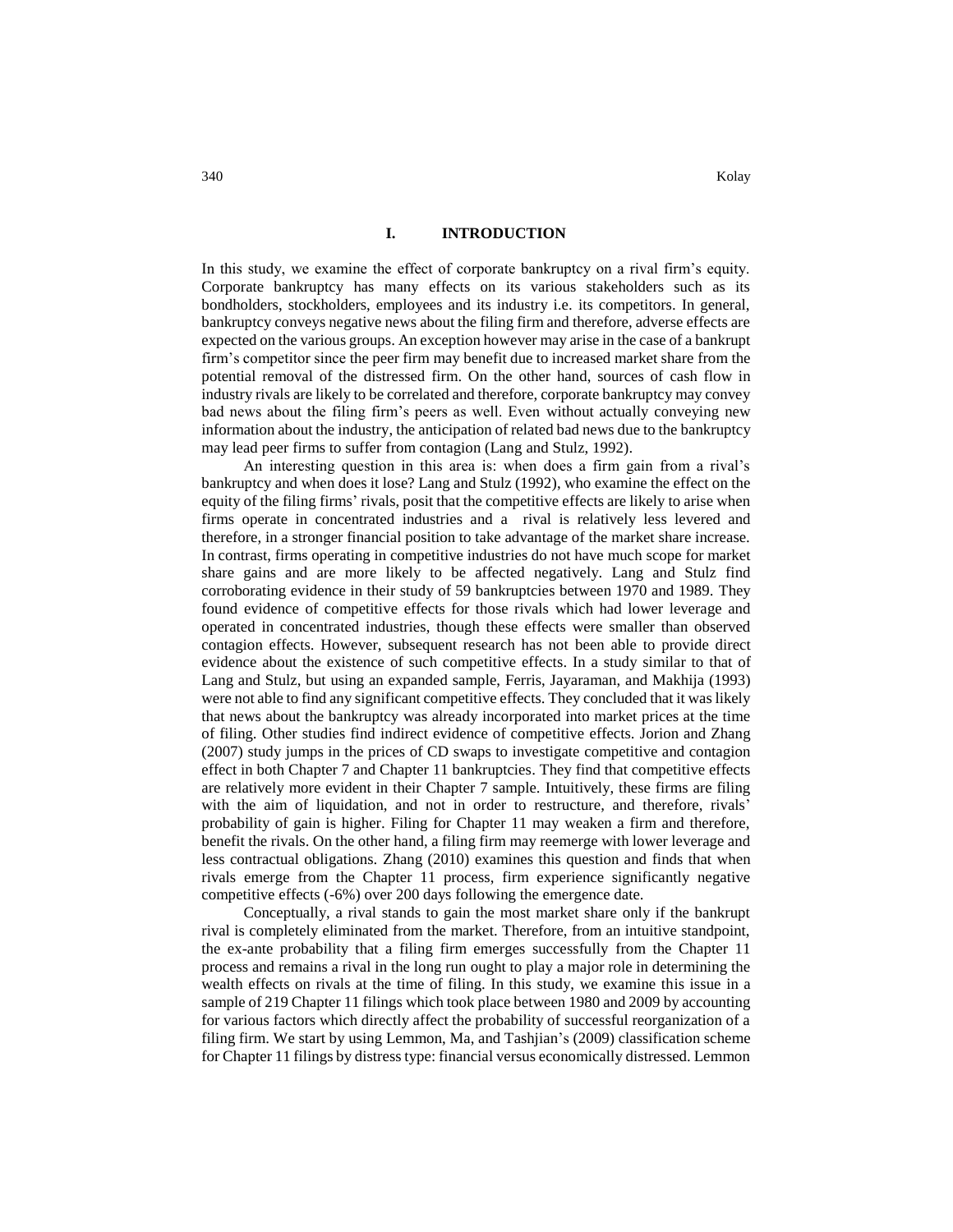et al. (2009) show that one of the main determinants of the outcome of the Chapter 11 process is the type of distress faced by the filing firm. Financially distressed firms are those that have borrowed too much but are not faltering in terms of underlying operating performance whereas economically distressed firms have very poor operating performance and therefore, have difficulty repaying even low levels of debt. Lemmon et al. (2009) show that a financially distressed filing firm has a higher probability of emerging as a standalone entity from the Chapter 11 process compared to an economically distressed firm. Overall, when an economically distressed firm files for bankruptcy, competitors are likely to have more scope for gains. In contrast, a financially distressed firm is likely to emerge with less debt and remain a viable competitor. Therefore, when a financially distressed firm files for Chapter 11, the potential for gain to rivals will be lower.

Next, we consider the effects of industry concentration. Lang and Stulz (1992) showed that competitive effects arise in more concentrated industries which allows rivals larger marginal gains in market share at the expense of their bankrupt peer. Using distress type and industry concentration, we find that rivals to economically distressed filing firms in concentrated industries experience 2.62% (significant at the 1% level) abnormal equity returns around the 10 days of filing. This increases to over 5% (significant at the 1% level) when we account for the state of distress of the entire industry.

Next we turn to addressing the question of when the effect on the stock of rivals is likely to be most pronounced. From a competitor's perspective, financial distress in a rival leads to negative stock effects, but the potential to gain from enlarged market share will not arise until the distressed rival actually files for bankruptcy. However, few, if any, Chapter 11 filings are surprises as most firms try to avoid bankruptcy by restructuring their assets and liabilities. It follows that the act of filing Chapter 11 is unlikely lead to any new information about the distress of the filing firm. Since the market already knows about the distress, the rivals would not lose due to contagion effects but may gain because Chapter 11 may lead to a collapse of the rival leading to enlarged market share. The event of filing itself night be positive for the filing firm's rivals. To disentangle the differential effects of distress versus filing, we study equity effects on two dates for each bankruptcy filing: the filing date itself and a distress date. To identify the distress date, we follow the method described in Kolay, Lemmon, and Tashjian (2016) which aims to identify the distress date as that date in the pre-filing year when news of a firm's financial distress first arrives in the market. We conduct event studies on both sets of dates and we find that rivals of economically distressed filing firms operating in concentrated industries experience CAR equaling -1.96% (significant at the 1% level) in the 10 days around the distress date compared to the +2.62% (significant at the 1% level) we found for the same subset of firms during the 10 days surrounding the filing date. As expected, industry concentration plays a large role in determining the existence of competitive effects. We find that firms in competitive industries experience a uniformly negative contagion effect both around filing and around the distress date. The severity is greater in the 10-day distress period (-1.54% significant at the 1% level) than the filing period (-1.00% significant at the 1% level). Regressions confirm that all our findings hold in multivariate settings.

If competitive effects on peer groups are material enough, these should be reflected in changes in their operating performance during the period around filing. To test this, we examine changes in rival portfolios' excess operating performance around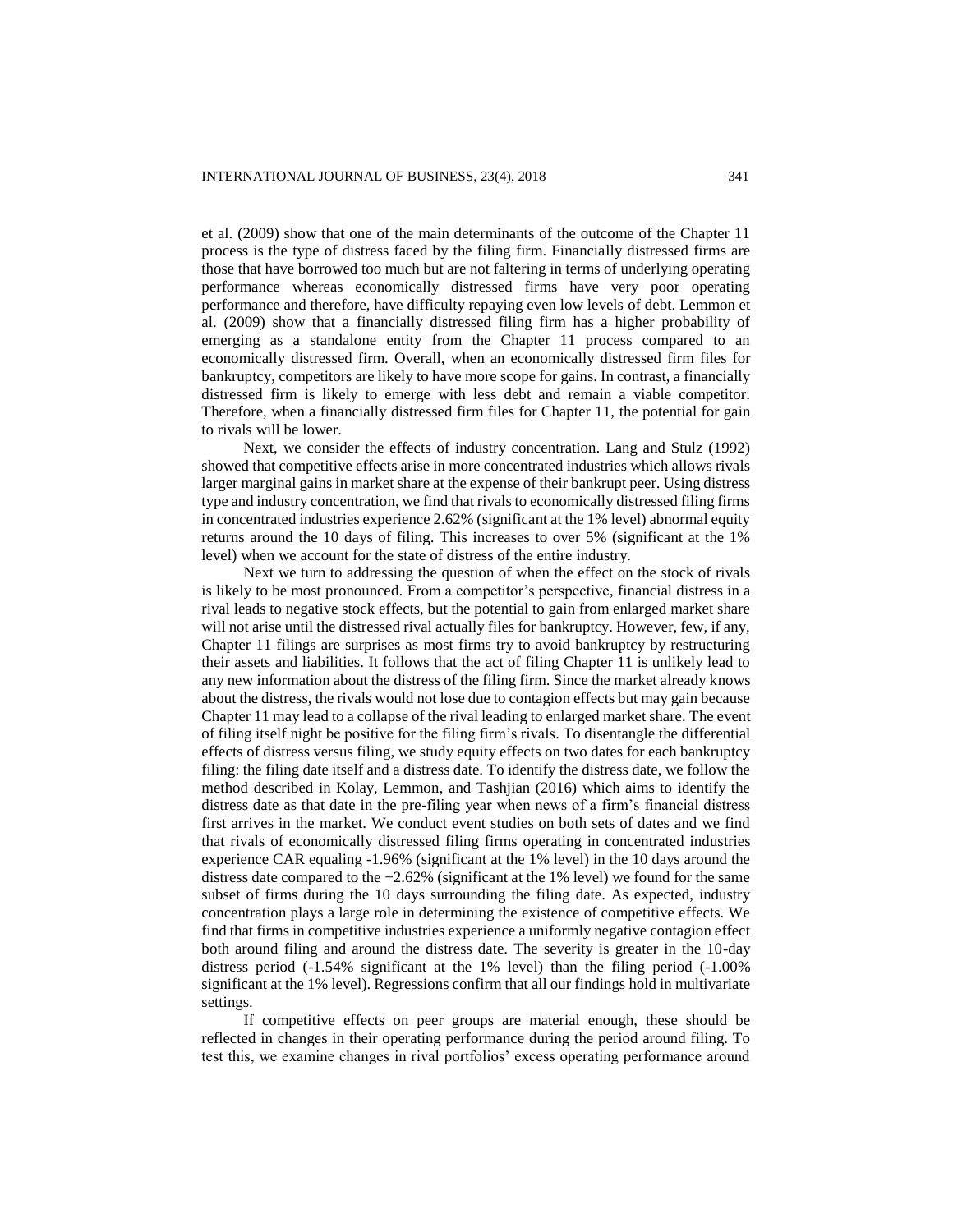the year of filing. We find that between the pre-filing year and the year of filing, irrespective of industry concentration, rivals experience declines in SGandA which are positively correlated to the degree of economic distress in the concentrated subsample. This implies that firms in concentrated industries gain from a lower SGandA when the likelihood of emergence of a rival declines.

Overall we contribute to the existing bankruptcy literature by showing that competitive effects of bankruptcy arise from the event of rival filing, and not necessarily due to the distress of the rival filing firms. Such competitive gains, which depend on the likelihood of the rival emerging successfully and on industry concentration, are stronger compared to what has been documented in the literature. We also show that even firms in concentrated industries experience contagion effects when the news of the rival's distress first arrives in the market. On the other hand, firms operating in competitive industries stand to lose both during the distress- and the filing- period. Further, we find that rivals operating in concentrated industries lower costs during the period of filing and these changes are higher if the rival is economically distressed. The paper is organized as follows. Section II describes the sample in detail including the choice of announcement date. In Section III, we present the results of the univariate and multivariate analysis of the different announcement effects on rivals. Section IV describes the results of the analysis of realized operating performance for rivals following the announcement. Section V concludes.

## **II. SAMPLE DESCRIPTION AND ANNOUNCEMENT DATES**

We start with the LoPucki Bankruptcy Research Database for our initial sample of 869 Chapter 11 filings between 1980 and 2009. Each of these firms possesses assets of at least \$100 million (in 1980 dollars) at the time of filing and has at least one publicly traded security.<sup>1</sup> We ensure that each filing firm has enough historical data to calculate the main variable of interest which is the degree of economic distress and has an identifiable distress date.

To classify firm by their distress type and level, we follow Lemmon, Ma, and Tashjian (2009) and perform in-sample sorts of the sample of bankrupt firms into deciles (zero being smallest and nine being largest) on the basis of both their industry-adjusted EBITDA-to-assets as well as leverage. Both individual rankings are then added resulting in a proxy for the degree of economic versus financial distress, ranging from 0 to 18. The industry adjustment for EBITA/Assets is done by subtracting the industry median EBITDA-to-total assets from the sample firm's EBITDA-to-total assets. Industry medians are calculated based on 4-digit SIC codes provided that there are five or more firms in the industry, excluding the sample firm. Leverage is calculated as the ratio of total liabilities to total assets averaged over two years prior to the year of filing. Following Lemmon et al. (2009), we label firms in categories 0 to 5 as economically distressed, firms in categories 14 to 18 as financially distressed, and the remaining firms as having mixed type of distress. In addition to distress type, the filing firm's RandD expenditureto-asset ratio, RandD intensity, is used as a measure of product specialization. Industry concentrations is measured using the Herfindahl index of all the firms having the same 4-digit SIC code as the filing firm.

To identify distress date for each bankrupt firm, we follow Kolay et al (2016) and search for news articles in Lexis Nexis over one year prior to the filing date for each firm.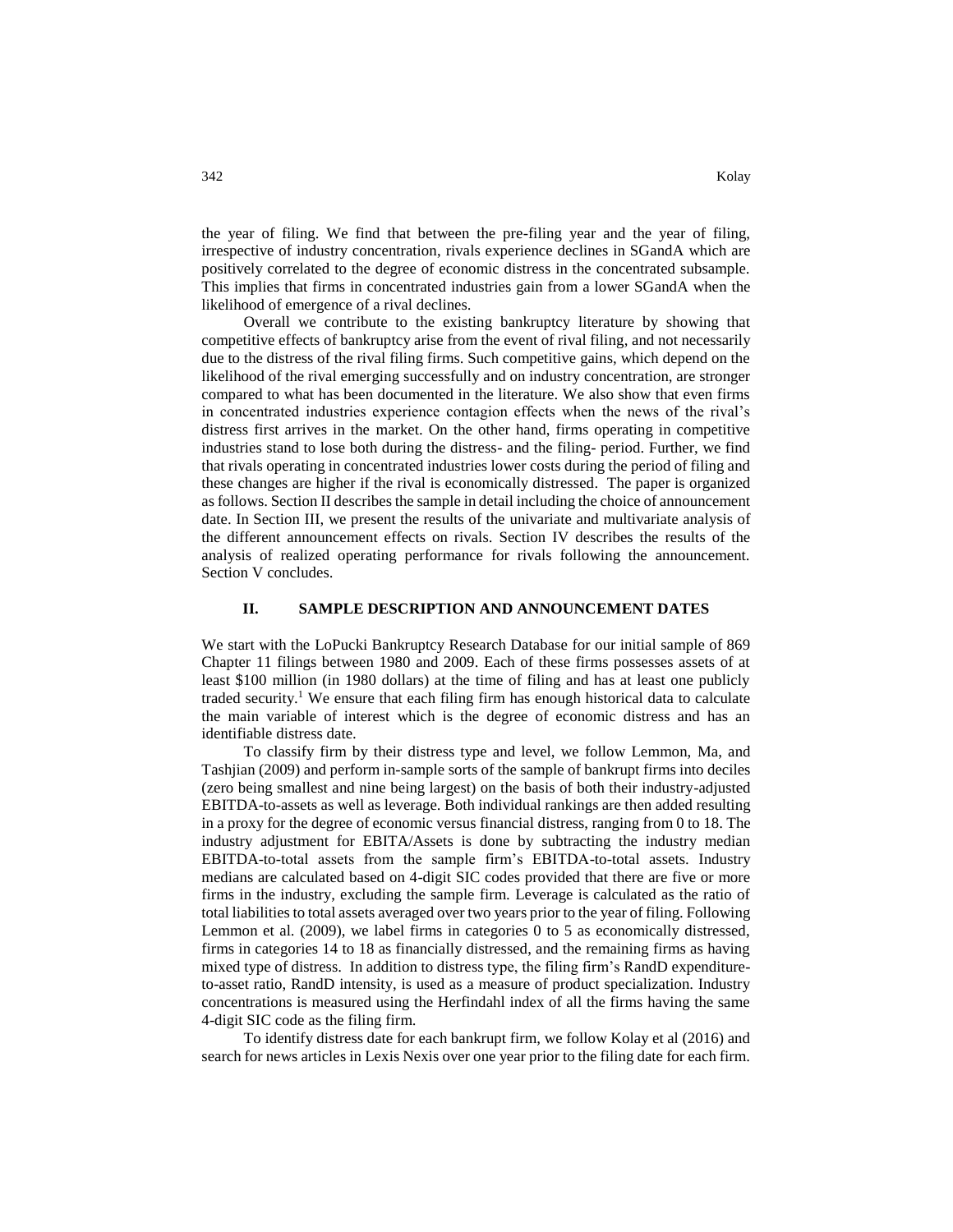We rank order the articles based on the kind (and severity) of news e.g. resultant trading partner's distress and failed restructuring efforts are considered more serious than an initial attempt at restructuring (see Kolay et al. (2016) for a detailed discussion) and choose the date on which first such negative information arrived to the market. We also use an industry distress indicator variable which is similar to that used in Acharya, Bharath, and Srinivasan (2007), Lemmon et al. (2009) and Kolay (2016). We compute the industry median (based on 4-digit SIC code) stock return for the 12 months immediately prior to the Chapter 11 filing. If there are less than five firms in that 4-digit SIC code, we use the 3-digit (or, if required, 2-digit) SIC code to calculate the industry median. Industries with median return lower than -30% are identified as distressed with an indicator variable equal to one if distressed and zero otherwise.

In terms of regulatory regimes, the sample period is constructed such that it mostly lies in between the two most recent major regulatory changes to the laws governing corporate bankruptcy practices: the Bankruptcy Reform Act of 1978 and, more recently, the Bankruptcy Reform Act of 2005 (BAPCPA) (Hotchkiss, Kose, Mooradian, and Thorburn, 2008). While the Bankruptcy Reform Act of 1978 established most of the current corporate bankruptcy procedures, the BAPCPA, which became effective in October 2005, led to several major changes to the existing system, specifically with regards to deadlines for bankruptcy plan filings, disclosure statements and for plan confirmation.<sup>2</sup> Empirical research in this area shows that as Chapter 11 case law evolves, characteristics such as absolute priority rule violations, debtor-in-possession financing, management turnover, and time spent in Chapter 11 change over time as well (Bharath, Panchapagesan, and Werner, 2008). For instance, anecdotal evidence suggests that post-BAPCPA, bankrupt retailers may have been adversely affected, as the time period allowed to the debtors to assume or reject leases has been effectively reduced under the new regulation.<sup>3</sup> Since the aim of this study is to assess competitive effects, regulatory changes, especially those that might affect any single subgroup more than others, may lead to confounding effects and therefore, in general, we aim to avoid these.

However, at the same time, one of the aims of this study is also to assess what role, if any, industry distress (industries with returns less than -30%) plays in the generation of competitive or contagion effects. Therefore, we balance both these requirements by extending our sample period to the post-BAPCPA period to include the most recent recession of 2008-2009 but truncate the sample at 2009, so that the effects of changes induced by BAPCPA are relatively lower.<sup>4</sup> Further, since this study relies on manually collected data about the arrival of news into the market during the pre-filing year, fewer bankruptcies in any given year make it less cost-effective to collect data. While the number of filing firms in 2009 spiked to 91, it dropped sharply to 36 in 2010. For the next five years, the number of filing firms per year remained below 30.<sup>5</sup>

Overall, our sample period covers a twenty-nine year period which includes the major recessions of 2000-2001 (the dot come bust) as well as that of 2008-2009, while simultaneously attempting to minimize any potential confounding effects on our results due to major legal changes.

After ensuring that enough data is available for the identification of distress dates and calculation of industry distress indicator as well as the degree of economic distress of the filing firm, we are left with 219 bankruptcy events. Table 1 shows the yearly distribution of the bankruptcies along with the rival distributions. A rival firm is identified as a firm which operates in the same 4-digit SIC code as the filing firm in the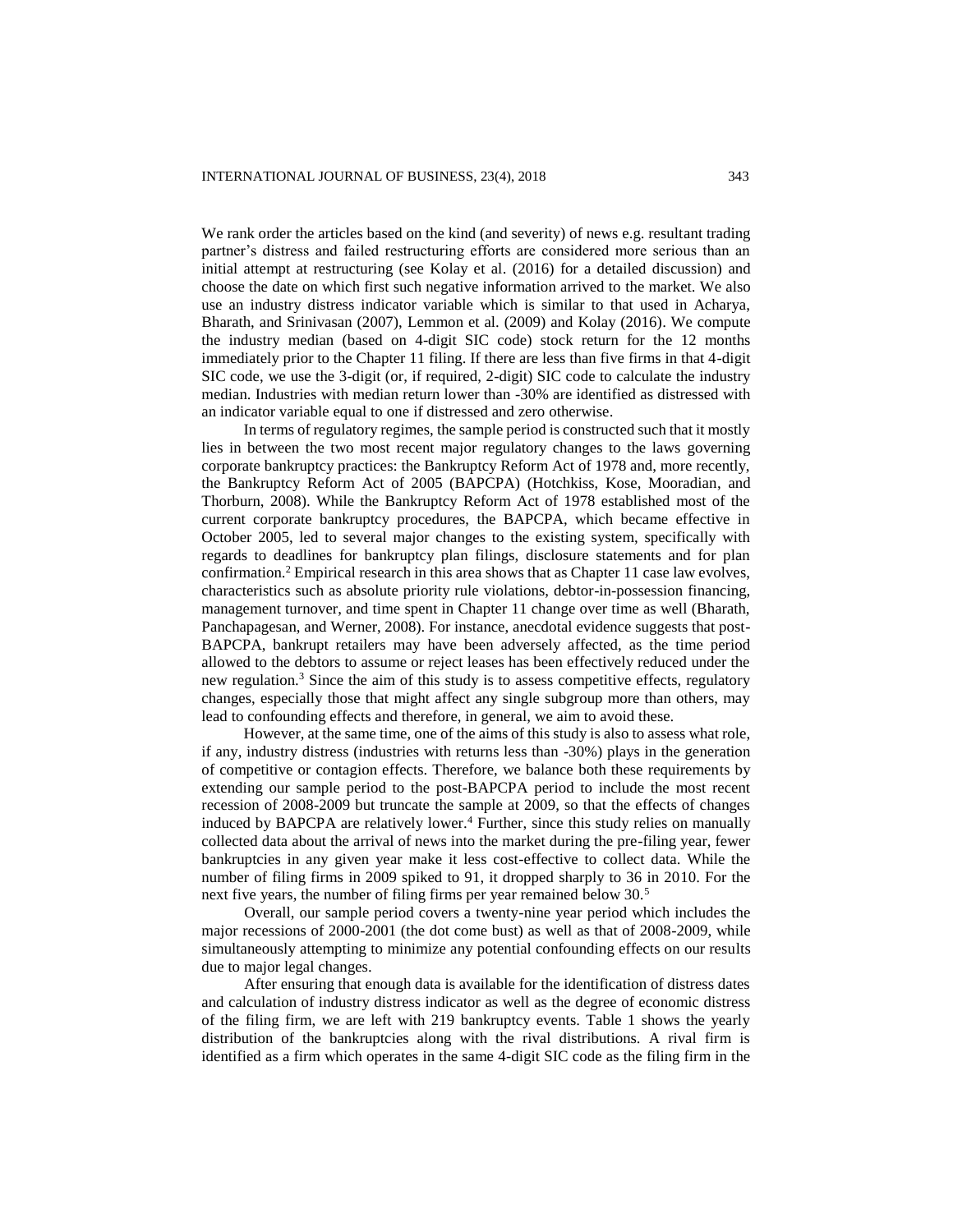filing year. The average bankrupt firm has about 2 billion in assets and each year, the filings are spread out over 4 different industries. The average number of rivals (firms in the same 4-digit SIC as the filing firm) is 31 for each filing firm. We create equal weighted portfolios of industry rivals of the filing firm. Using market share weighted portfolios of industry rivals leads to qualitatively similar results.

## **Table 1**

Distribution of firms filing chapter 11 and rival portfolios This table describes the distribution of the final sample of firms filing for Chapter 11 bankruptcies by year. The sample period is from 1980 to 2009 and includes 225 events. Column 2 reports the number of firms filing each year while Column 3 provides information about industry coverage in terms of four-digit SIC code. Column 4 presents the average book value of total assets in millions of the filing firm. Columns 5-7 present information about the mean, minimum and maximum number of rivals included in equal weighted industry portfolios for each filing event. \* denotes in millions.

| асп пшид сусит.<br>Year of | denotes in immons.<br>Frequency | Average  | Number of      | Mean            | Min            | Max         |
|----------------------------|---------------------------------|----------|----------------|-----------------|----------------|-------------|
| Chapter                    |                                 | of total | industries     | number of       | number of      | number of   |
| 11 filing                  |                                 | assets*  |                | rival firms     | rival firms    | rival firms |
| 1980                       | $\mathbf{1}$                    | 625      | $\mathbf{1}$   | 1               | 1              | 1           |
| 1981                       | $\mathbf{1}$                    | 1,432    | $\mathbf{1}$   | 5               | 5              | 5           |
| 1982                       | 5                               | 413      | $\overline{4}$ | 68              | $\mathbf{1}$   | 291         |
| 1983                       | $\overline{c}$                  | 580      | $\overline{c}$ | 33              | 30             | 35          |
| 1984                       | $\overline{3}$                  | 1,021    | 3              | 108             | $21\,$         | 272         |
| 1985                       | $\overline{c}$                  | 770      | $\sqrt{2}$     | 8               | $\overline{7}$ | 8           |
| 1986                       | $\overline{3}$                  | 2,654    | $\overline{2}$ | 87              | 19             | 222         |
| 1987                       | $\overline{4}$                  | 9,689    | $\overline{3}$ | 12              | $\mathbf 1$    | 33          |
| 1988                       | $\overline{c}$                  | 828      | $\overline{2}$ | 17              | 13             | 21          |
| 1989                       | 6                               | 2,214    | 3              | 22              | 14             | 28          |
| 1990                       | 11                              | 986      | 6              | 30              | 3              | 193         |
| 1991                       | 10                              | 1,611    | 6              | 16              | $\,1$          | 41          |
| 1992                       | 5                               | 1,453    | 5              | 40              | $\overline{c}$ | 175         |
| 1993                       | $\,8\,$                         | 699      | $\overline{7}$ | 14              | $\overline{4}$ | 30          |
| 1994                       | $\overline{c}$                  | 1,082    | $\overline{2}$ | 10              | $\overline{7}$ | 13          |
| 1995                       | 5                               | 596      | 3              | 20              | $\overline{c}$ | 33          |
| 1996                       | 6                               | 848      | $\overline{4}$ | 13              | $\overline{c}$ | 31          |
| 1997                       | $\overline{4}$                  | 535      | 3              | $\overline{7}$  | 5              | $\,$ 8 $\,$ |
| 1998                       | 6                               | 433      | 6              | 65              | 14             | 185         |
| 1999                       | 12                              | 738      | $\,8\,$        | 36              | 3              | 175         |
| 2000                       | 18                              | 1,431    | $\tau$         | 54              | 3              | 440         |
| 2001                       | 22                              | 3,037    | $\overline{7}$ | 67              | $\overline{c}$ | 209         |
| 2002                       | 26                              | 5,899    | 10             | 41              | $\overline{c}$ | 176         |
| 2003                       | 15                              | 1,131    | 7              | 23              | $\,1$          | 87          |
| 2004                       | $\,8\,$                         | 1,179    | 5              | 12              | $\,1$          | 33          |
| 2005                       | 10                              | 8,476    | $\overline{4}$ | 17              | $\mathbf{1}$   | 31          |
| 2006                       | $\overline{c}$                  | 5,744    | $\mathbf{1}$   | 25              | 25             | 25          |
| 2007                       | $\overline{2}$                  | 370      | $\overline{2}$ | 22              | 15             | 28          |
| 2008                       | 6                               | 1,633    | 5              | 10              | $\overline{c}$ | 24          |
| 2009                       | 12                              | 20,148   | 9              | 42              | $\mathbf{1}$   | 155         |
| Full sample                | 219                             | 2,609    | $\overline{4}$ | $\overline{31}$ | $\overline{7}$ | 100         |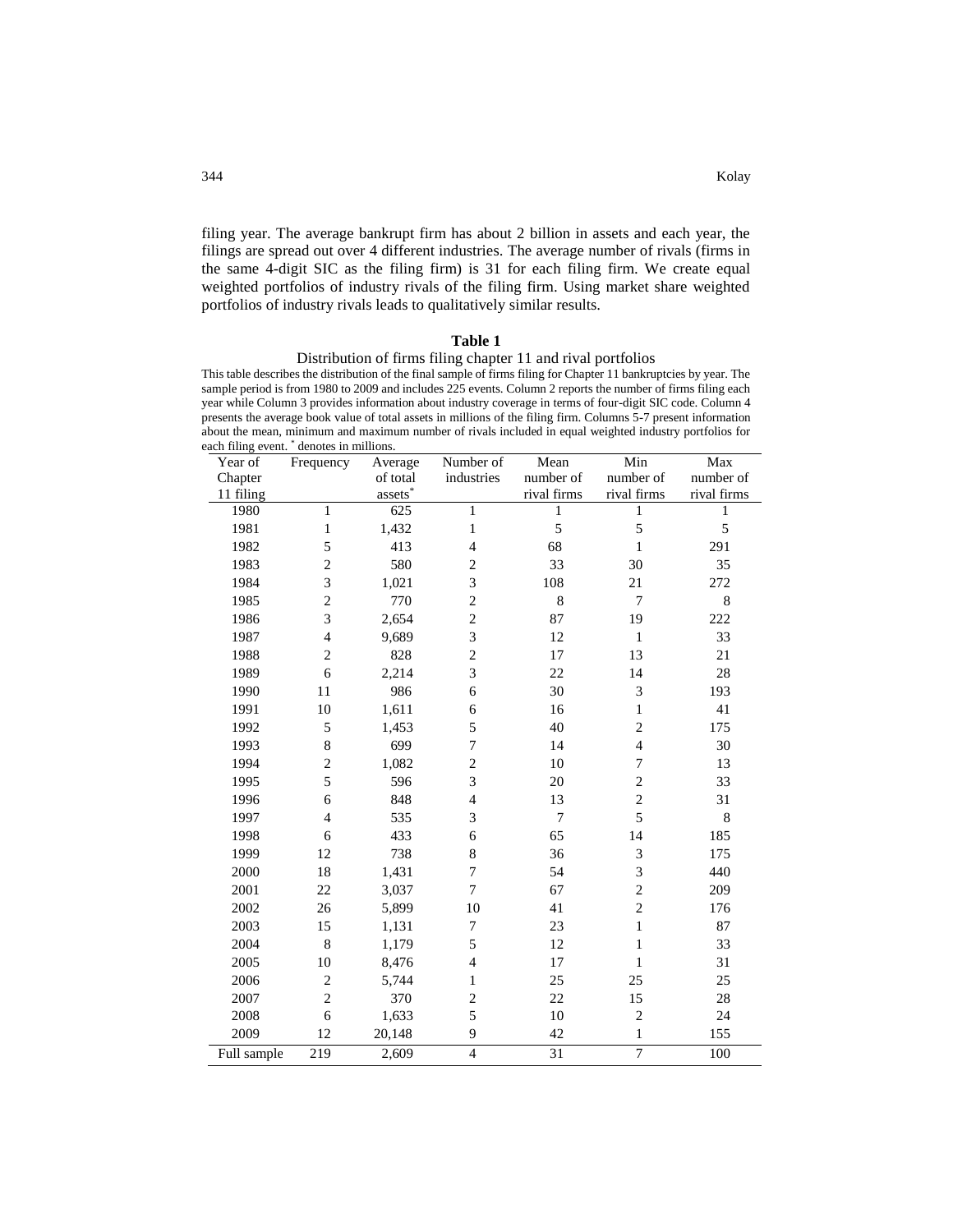#### **Table 2**

## Descriptive statistics of main variables

This table provides descriptive statistics for cross-sectional variables ( $N = 219$ ). Rival firm leverage is calculated as the average of the rival's total liabilities-to-total assets at year -1 and -2 relative to filing. Filing firm RandD intensity is RandD expenses/total assets for each bankrupt firm calculated as average of RandD expenses-to-total assets at year -1 and -2 relative to filing. Industry concentration is the Herfindahl index calculated for each filing firm using all the firms in the same 4 digit SIC code. The degree of economic (v. financial distress) is proxied for each firm by summing the deciles obtained by performing in-sample sorts of the sample of bankrupt firms into deciles (zero being smallest and nine being largest) on the basis of both industry-adjusted EBITDA-to-assets and leverage. Industry adjustment is done by subtracting the industry median EBITDA-to-total assets from the sample firm's EBITDA-to-total assets. Leverage is calculated as the ratio of total liabilities to total assets averaged over two years prior to the year of filing. The proxy ranges from 0 to 18, 0-5 being economically distressed, 14-18 being financially distressed, and the remaining being mixed type of distress. Industry distress is an indicator variable that equals one if stock return of the median firm in the filing firm's industry is less than -30% in the 12 months immediately prior to Chapter 11 filing. Filing firm size is the log of the book value of total assets of the filing firm averaged at year -1 and -2 relative to filing. Prepackaged filing is a dummy variable that equals one if the firm's Chapter 11 is a prepackaged bankruptcy, and zero otherwise. Panel A reports the summary statistics for the main variables, and Panel B presents the Pearson correlation coefficients. In Panel B, p-values are presented in parentheses.

| Variable                                | N   | Mean | Median |
|-----------------------------------------|-----|------|--------|
| Filing firm degree of economic distress | 219 | 9.28 | 9.00   |
| Rival firm leverage                     | 219 | 0.78 | 0.69   |
| Filing firm size                        | 219 | 7.86 | 7.01   |
| Industry concentration                  | 219 | 0.23 | 0.17   |
| Filing firm RandD intensity             | 219 | 0.01 | 0.00   |
| Industry distress                       | 219 | 0.31 | 0.00   |
| Prepackaged filing                      | 219 | 0.26 | 0.00   |
|                                         |     |      |        |

Panel A: Summary statistics of main variables

#### Panel B: Correlation table

|                   | Filing firm<br>degree of | Rival firm<br>leverage | Filing<br>firm size | Industry<br>concen- | Filing<br>firm | Industry<br>distress |
|-------------------|--------------------------|------------------------|---------------------|---------------------|----------------|----------------------|
|                   | economic                 |                        |                     | tration             | RandD          |                      |
|                   | distress                 |                        |                     |                     | intensity      |                      |
| Rival firm        | 0.1234                   |                        |                     |                     |                |                      |
| leverage          | (0.066)                  |                        |                     |                     |                |                      |
| Filing firm size  | 0.1195                   | 0.0265                 |                     |                     |                |                      |
|                   | (0.074)                  | (0.694)                |                     |                     |                |                      |
| Industry          | 0.1331                   | $-0.0462$              | $-0.0823$           |                     |                |                      |
| concentration     | (0.047)                  | (0.492)                | (0.220)             |                     |                |                      |
| Filing firm       | $-0.0698$                | $-0.0376$              | $-0.0183$           | 0.1007              |                |                      |
| RandD intensity   | (0.297)                  | (0.577)                | (0.784)             | (0.133)             |                |                      |
| Industry distress | $-0.0417$                | 0.0047                 | 0.0864              | $-0.0346$           | 0.1333         |                      |
|                   | (0.534)                  | (0.945)                | (0.197)             | (0.607)             | (0.046)        |                      |
| Prepackaged       | 0.1662                   | 0.1480                 | 0.0043              | 0.1118              | $-0.0546$      | $-0.0394$            |
| filing            | (0.013)                  | (0.027)                | (0.950)             | (0.095)             | (0.415)        | (0.557)              |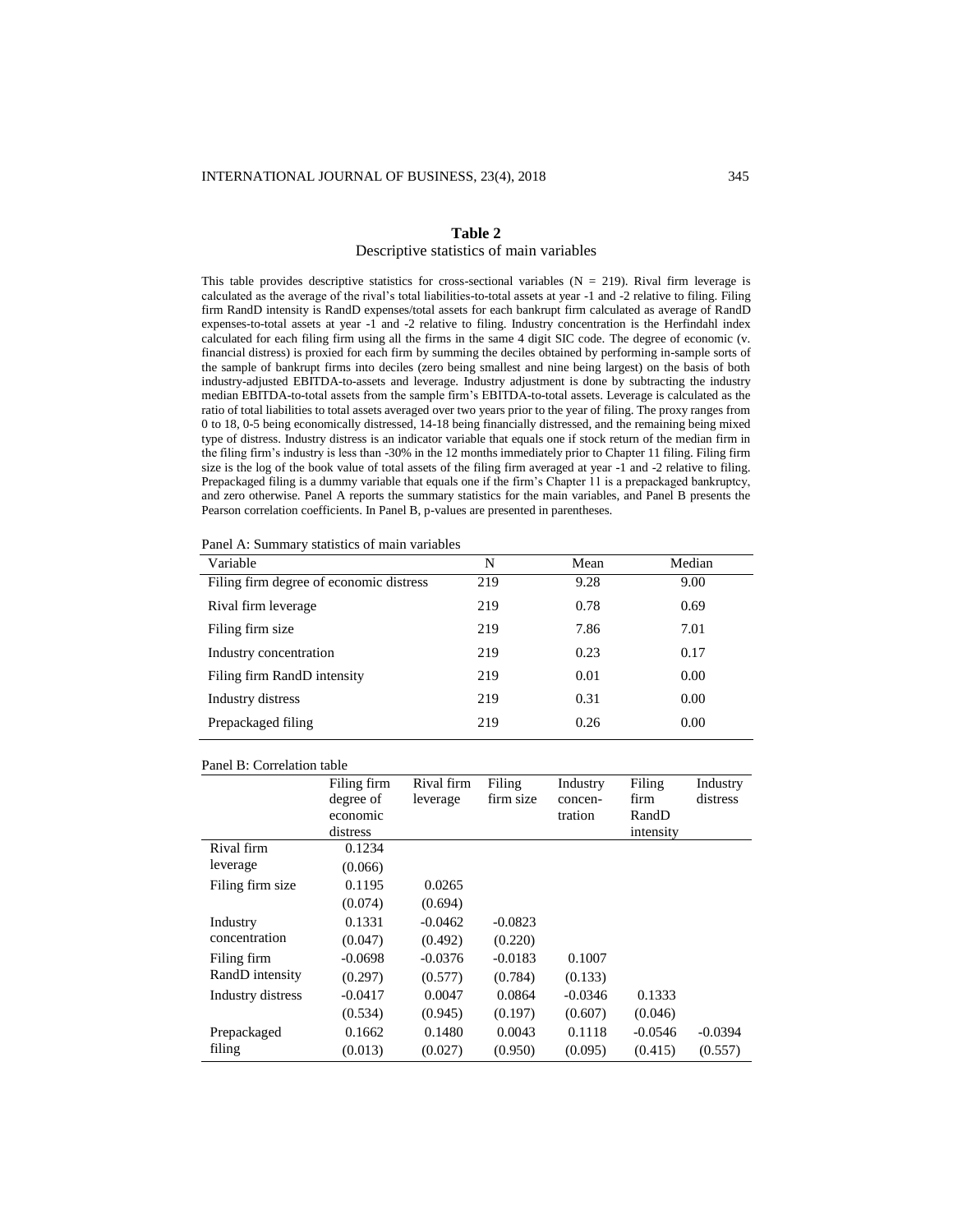Panel A of Table 2 presents the key statistics of the main variables while panel B presents the correlation matrix between the main variables. By construction, the degree of economic distress is correlated with leverage and profits of both the filing firm as well as the rivals (due to industry adjustment). All data used for calculations are averaged values from years -3 and -2 relative to the filing year for both filing firms as well as rival firms. Variables relating to rivals are means and medians of the values found using equal weighted portfolios. The average filing firm suffers from mixed distress (median value of degree of economic distress is 9.00) while 31% of the filing firms operate in distressed industries.

## **III. DETERMINANTS OF ABNORMAL RETURNS TO RIVALS**

## **A. Distress and Filing Announcement Abnormal Returns to Rivals**

Table 3 presents abnormal returns over various event windows using the market-adjusted returns method (Brown and Warner, 1985), which is the daily abnormal return calculated as the firm-specific return minus the CRSP value-weighted market return. The average rival return is the simple average of equal weighted portfolios of all firms in Compustat operating in the same 4-digit SIC code returns. The portfolios are grouped into subsamples by industry concentration (above and below sample average Herfindahl Index 0.22). Firms operating in highly concentrated industries are further subdivided by degree of economic distress and industry distress. A high degree of economic distress indicates a firm with below sample average mean of degree of economic distress (9.28). A firm (and its rivals) are considered to be operating within a distressed industry if the industry median (based on 4-digit SIC code) stock return for the 12 months immediately prior to the Chapter 11 filing is less than -30%. <sup>6</sup>

#### **Table 3**

## Industry abnormal equity returns around a firm's filing and distress events

The table contains average filing-period and distress-period rival cumulative abnormal portfolio returns. . A rival portfolio is an equal-weighted portfolio of all other Compustat firms in the same four-digit SIC code for which equity returns are available. The market return is proxied by the CRSP value-weighted equity index. The distress day is the first date with major news of financial distress in the 12 months prior to filing. Industry concentration is the Herfindahl index calculated for each filing firm or supplier firm using all the firms in the same 4 digit SIC code. High (low) concentration indicates that the industry has above (below) sample average industry concentration. The degree of economic (v. financial distress) is proxied using a measure that is constructed similarly to Lemmon et al. (2009) by 1) averaging the firm's industry-adjusted EBITDA-to-assets and ranking this into deciles among all Chapter 11 sample firms, 2) leverage and ranking this into deciles among all Chapter 11 sample firms, and 3) summing these two decile rankings. The degree of economic distress takes on values from 0 to 18, with high values having a higher degree of financial distress and low values having a higher degree of economic distress. A high degree of economic distress indicates a firm with below sample average mean of degree of economic distress. Industry distress is an indicator variable that equals one if stock return of the median firm in the filing firm's industry is less than -30% in the 12 months immediately prior to Chapter 11 filing. Panel A presents results for the filing-day period while Panel B presents results for the distress-day period. Standard errors are computed as described in Patell (1976). \*\*\*, \*\*, or \* indicates that the average is significantly different from zero (using a two-sided t-test) at the 1%, 5%, or 10% level, respectively.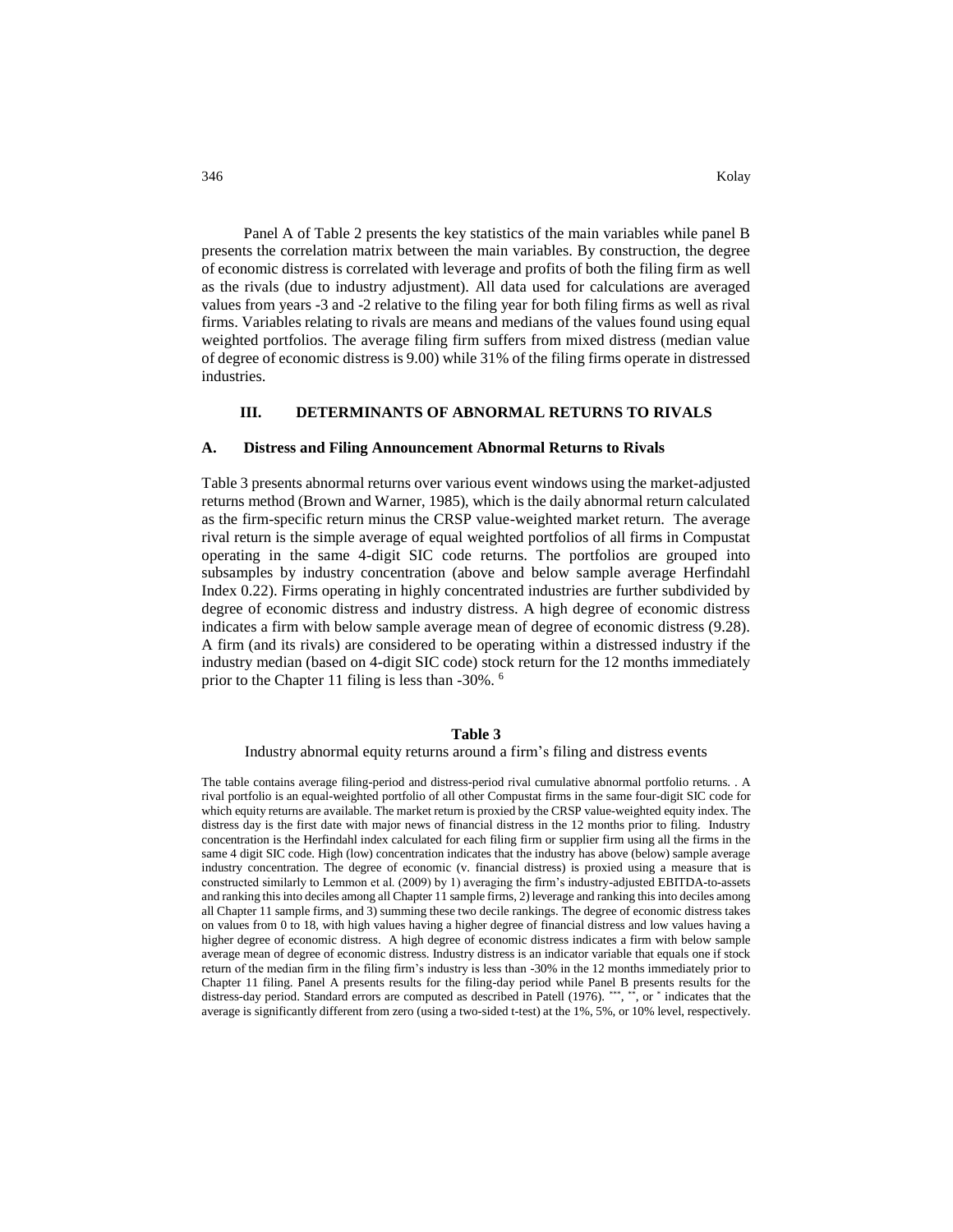| Rival Cumulative Abnormal Returns on Filing date |                |                                     |                      |                                                                                   |                                                                                 |  |  |
|--------------------------------------------------|----------------|-------------------------------------|----------------------|-----------------------------------------------------------------------------------|---------------------------------------------------------------------------------|--|--|
|                                                  | Full<br>sample | High<br>concentration concentration | Low                  | High concentration<br>/High degree of<br>economic distress                        | High concentration / High<br>degree of economic<br>distress/Industry distressed |  |  |
| $[-1,1]$                                         | 0.43%          | $0.84\%$ <sup>*</sup>               | $-0.63\%$ ***        | 1.99%***                                                                          | 4.99%***                                                                        |  |  |
| $[-2,2]$                                         | 0.59%          | $1.10\%$ **                         | $-0.61\%$ ***        | 2.38%***                                                                          | 6.36%***                                                                        |  |  |
| $[-5,5]$                                         | 0.71%          | 1.36%**                             | $-1.00\%$ ***        | $2.62\%$ ***                                                                      | 5.23%**                                                                         |  |  |
| $#$ of<br>portfolios                             | 219            | 140                                 | 79                   | 74                                                                                | 20                                                                              |  |  |
|                                                  |                |                                     |                      | Panel B: Rival average cumulative abnormal returns for distress announcement date |                                                                                 |  |  |
|                                                  |                |                                     |                      | Rival Cumulative Abnormal Returns on Event date                                   |                                                                                 |  |  |
|                                                  | Full<br>sample | High<br>concentration               | Low<br>concentration | High concentration<br>/High degree of<br>economic distress                        | High concentration /High<br>degree of economic<br>distress/Industry distressed  |  |  |
| $[-1,1]$                                         | $-0.84\%$ ***  | $-0.63\%$ ***                       | $-1.14\%$ ***        | $-1.02\%$ <sup>***</sup>                                                          | $-2.07\%$ ***                                                                   |  |  |
| $[-2,2]$                                         | $-0.83\%$ ***  | $-0.35%$                            | $-1.41\%$ ***        | $-0.92\%$ ***                                                                     | $-1.15%$                                                                        |  |  |
| $[-5,5]$                                         | $-1.35\%$ ***  | $-1.04\%$ <sup>*</sup>              | $-1.54\%$ ***        | $-1.96\%$ ***                                                                     | $-4.28%$ ***                                                                    |  |  |
| # of<br>portfolios                               | 219            | 140                                 | 79                   | 74                                                                                | 20                                                                              |  |  |

Panel A: Rival average cumulative abnormal returns for filing announcement date<br>Rival Cumulative Abnormal Returns on Filing data

Panel A of Table 3 presents the results for the filing date. All portfolios of rivals to filing firms operating in concentrated industries experience significant positive abnormal returns over the 3-day whereas rivals to filing firms operating in competitive industries experience significant negative abnormal returns over all three event windows. Looking at the competitive effects experienced by the concentrated industries, we find that abnormal returns increase in magnitude and significance if the filing firm is economically distressed and operates in a concentrated industry (2.38% over the 5-day window, significant at the 1% level). This provides evidence to support the notion that competitors stand to gain more when the probability that the filing firm will not emerge is high. That the bankruptcy filing of a competitor may benefit rivals is further shown by the abnormal CAR even when the industry distressed over the 5-day window, we find that the CAR for rival portfolios is an economically significant 6.36% (significant at the 1% level) when the industry is concentrated and distressed while the filing firm is economically distressed. Thus, in a distressed industry with few competitors (high concentration), rivals may stand to gain more than losses due to extra information released to the market at the time of filing, especially if the entire industry is distressed.

Panel B presents the results for the distress date and provides further evidence that the positive returns experienced by the rivals on the filing date are due to competitive effects. Contagion effects occurring due to information about the rival firm's distress would have already happened since the information is already available in the market at the time of filing. This is evidenced from the uniform negative abnormal returns around all the event windows surrounding the distress date. Rivals operating in competitive industries lose more than those in concentrated industries (-1.41% significant at the 1% level versus -0.35% insignificant over the 5-day window). However, when the subsample of economically distressed filing firms operating in concentrated industries is considered, the effects are more severe, over the 5-day window, rivals to economically distressed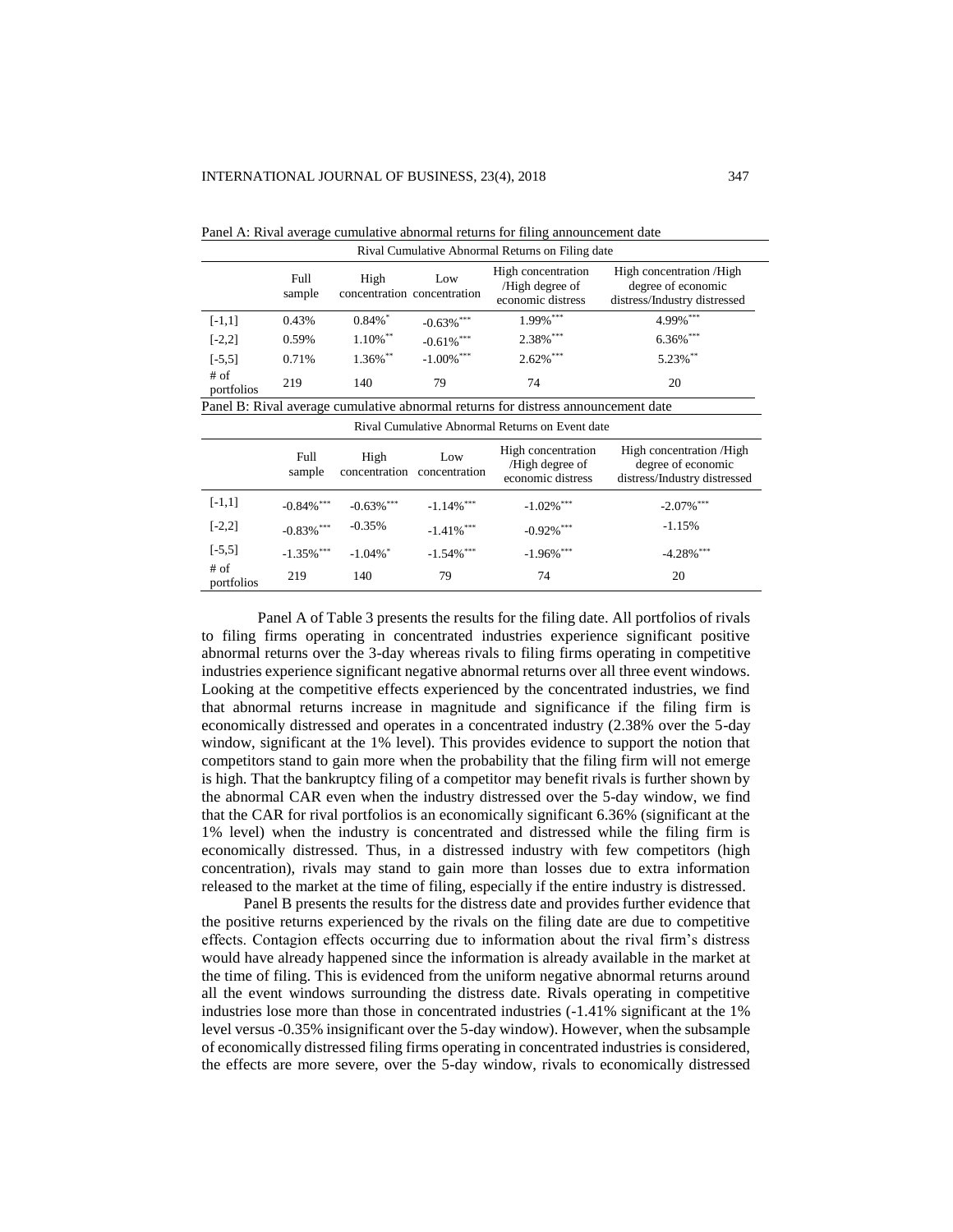filing firms operating in concentrated industries experience -0.92% abnormal equity returns (significant at the 1% level). When broken into a further subsample based on industry distress, the point estimates increase in magnitude but the 5-day abnormal returns are not statistically significant though the 3-day and the 11-day are significant at the 1% level. The distress date is, by construction, one in which new and unambiguous information is available to the market about the filing firm's distress. Therefore, on this date, we observe clear contagion effects. Competitive effects are not seen on the distress date since such effects arise from the potential elimination of the competing firm and while current distress might lead to future elimination, it is not sure that it will.

## **B. Multivariate Analysis of Distress and Filing Announcement Abnormal Returns to Rivals**

Table 4 presents the results from the multivariate regression using the equal weighted rival portfolio returns around the 5-day period surrounding the filing date as the dependent variable. Column 1 presents the results from using the full sample of firms. In the preceding analysis of abnormal returns, firms operating in competitive industries experienced significant negative abnormal returns due to the information effect while those in concentrated industries experienced significant positive abnormal returns due to competitive gains from the potential elimination of a rival. Therefore, within the full sample of firms, some firms are expected to gain while others stand to lose. This is in accordance with the overall lack of explanatory power and the lack of significance in the results in Column 1.

In Column 2, we consider the subsample of firms operating in concentrated industries only. We find that the degree of economic distress is strongly negatively associated with the rival portfolio returns. As the filing firm's moves from being purely economically distressed to purely financially distressed, the rival portfolios experience more negative abnormal returns. The degree of distress variable alone explains about 5.9% of the variation in the rival portfolio returns around the filing date. In Column 3, where all the other explanatory variables are also included, the coefficient remains virtually unchanged, both in size and in significance. The only other variable significant is the RandD intensity of the filing firm. Rivals stand to lose more if the filing rival had a large amount of RandD expenditure. This is expected since higher RandD expenses would imply that product specificity is important for the industry. Therefore, the filing might convey new information about the industry.<sup>7</sup>

In Column 4, the subsample of only those rival portfolios where the industry is distressed is included. The number of observations in this specification drops to 28. However, the degree of economic distress remains significant and the point estimate increases in magnitude. Rival firms stand to gain more from the potential elimination of a competitor when the entire industry is struggling. Filing firm size is also significantly negatively related to the abnormal equity returns realized by the rivals. This is in accordance with Aghion, Hart, and Moore, 1992 whereby the relatively larger level of financing requirements as well as higher asset fire sale costs, makes larger firms more difficult to acquire, sell or liquidate. The leverage of the filing firm's rivals is also negatively associated with the CAR. This is in agreement with Lang and Stulz (1992) finding that rivals of the filing firm with higher leverage suffer greater contagion effects. The effect of the filing firm's distress on its rivals is likely to be amplified in the presence of higher debt levels in the rival's own capital structure.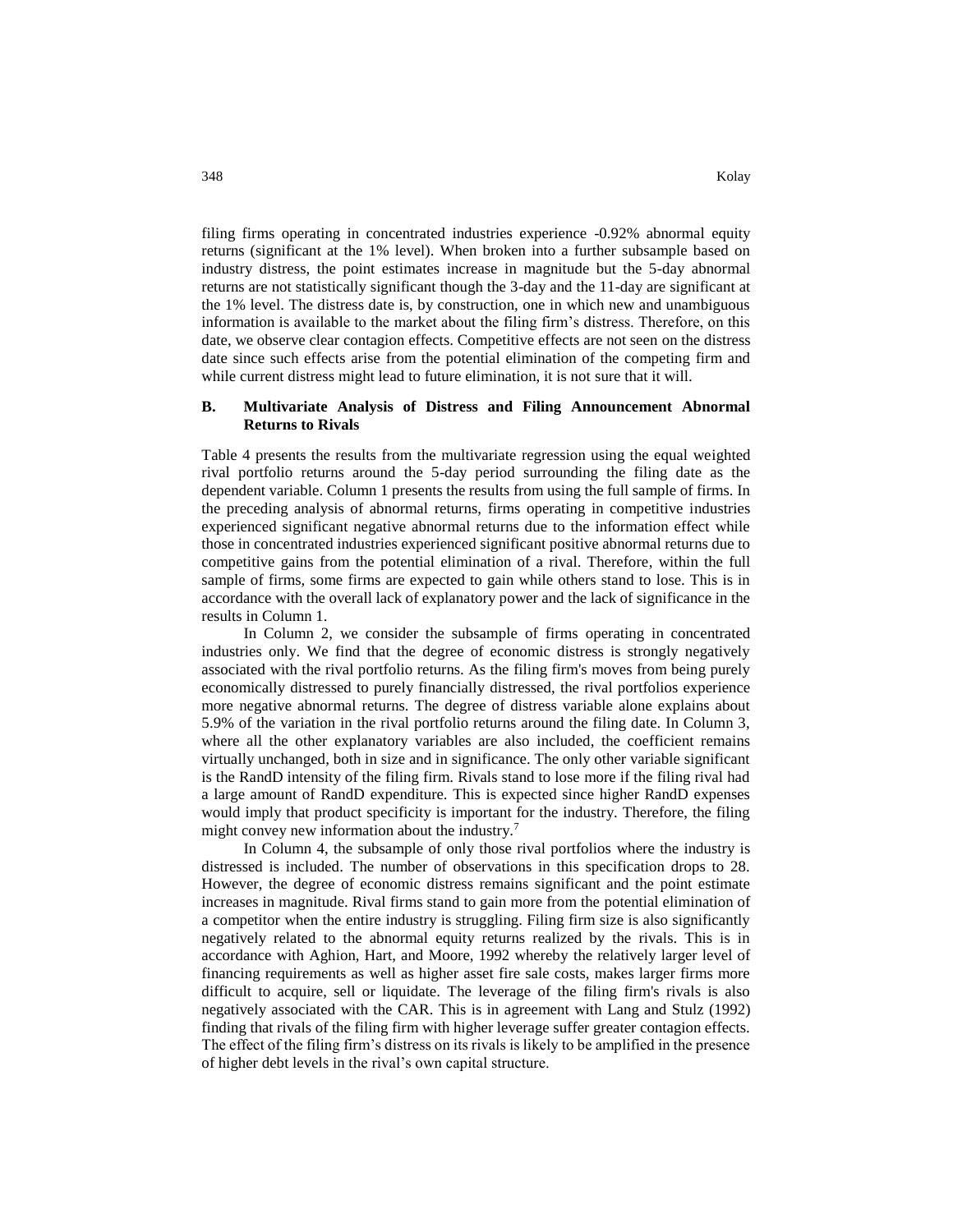## **Table 4**

Cross-sectional analysis of industry rival's CAR around filing date This table presents the coefficient estimates of cross-sectional regressions for the rival portfolio's abnormal returns around the filing date. The dependent variable is the CAR for the industry portfolio from a MAR model for the [−2, +2] daily interval, where Day 0 is the firm filing date. Rival firm leverage is calculated as the average of the rival's total liabilities-to-total assets at year -1 and -2 relative to filing. Filing firm RandD intensity is RandD expenses/total assets for each bankrupt firm calculated as average of RandD expenses-tototal assets at year -1 and -2 relative to filing. Industry concentration is the Herfindahl index calculated for each filing firm using all the firms in the same 4 digit SIC code. The degree of economic (v. financial distress) is proxied using the measure described in Table 2. Industry distress is an indicator variable that equals one if stock return of the median firm in the filing firm's industry is less than -30% in the 12 months immediately prior to Chapter 11 filing. Filing firm size is the log of the book value of total assets of the filing firm averaged at year -1 and -2 relative to filing. Prepackaged filing is a dummy variable that equals one if the firm's Chapter 11 is a prepackaged bankruptcy, and zero otherwise. Model 1 includes the full sample for which data is available while Models 2—5 present results for subsample of filing firm rivals for whom the industry concentration is above the sample median. Model 6 presents results from using the subsample with below median industry concentration. The t-statistics are presented in parentheses are heteroscedasticity-robust.

| Dependent                |             |               |               |                             | CAR over $(-2, +2)$ for rival portfolios of filing firms over filing period |               |
|--------------------------|-------------|---------------|---------------|-----------------------------|-----------------------------------------------------------------------------|---------------|
| Variable                 |             |               |               |                             |                                                                             |               |
|                          | Full        | Above median  | Above         | Above                       | Above median                                                                | At or below   |
|                          | sample      | industry      | median        | median                      | industry                                                                    | median        |
|                          | (1)         | concentration | industry      | industry                    | concentration/                                                              | industry      |
|                          |             | (2)           |               | concentration concentration | Industry                                                                    | concentration |
|                          |             |               | (3)           | (4)                         | distressed $(5)$                                                            | (6)           |
| Intercept                | 0.044       | 0.045         | 0.094         | 0.224                       | 0.342                                                                       | 0.013         |
|                          | $(2.15)$ ** | $(3.09)$ ***  | $(3.00)$ ***  | $(4.63)$ ***                | $(3.25)$ ***                                                                | (0.39)        |
| Filing firm              | $-0.001$    | $-0.004$      | $-0.004$      | $-0.004$                    | $-0.006$                                                                    | 0.001         |
| degree of econ.          | $(-1.49)$   | $(-3.08)$ *** | $(-2.94)$ *** | $(-2.63)$ ***               | $(-2.57)$ **                                                                | (1.19)        |
| distress                 |             |               |               |                             |                                                                             |               |
| <b>Industry distress</b> | 0.012       |               | 0.018         | 0.023                       |                                                                             | 0.008         |
|                          | (1.43)      |               | (1.31)        | (0.21)                      |                                                                             | (0.82)        |
| Filing firm size         | $-0.006$    |               | $-0.006$      | $-0.015$                    | $-0.027$                                                                    | $-0.005$      |
|                          | $(-2.02)^*$ |               | $(-1.4)$      | $(-3.87)$ ***               | $(-2.41)$ **                                                                | $(-1.34)$     |
| Rival firm               | $-0.004$    |               | $-0.010$      | $-0.006$                    | $-0.143$                                                                    | 0.006         |
| leverage                 | $(-0.84)$   |               | $(-1.56)$     | $(-0.97)$                   | $(-2.18)$ **                                                                | (0.98)        |
| Filing firm              | $-0.088$    |               | $-0.240$      | $-0.159$                    | $-0.849$                                                                    | $-0.067$      |
| RandD intensity          | $(-0.81)$   |               | $(-2.47)$ **  | $(-1.23)$                   | $(-1.49)$                                                                   | $(-0.35)$     |
| Industry                 | 0.017       |               | $-0.012$      | $-0.053$                    | 0.060                                                                       | $-0.025$      |
| concentration            | (0.88)      |               | $(-0.42)$     | $(-1.62)$                   | (0.63)                                                                      | $(-0.22)$     |
|                          |             |               |               |                             |                                                                             |               |
| Prepackaged              | 0.010       |               | 0.002         | $-0.010$                    | 0.013                                                                       | 0.017         |
| filing                   | (1.39)      |               | (0.18)        | $(-0.69)$                   | (0.59)                                                                      | $(1.95)$ **   |
| Year dummies             | No          | No            | No            | Yes                         | No                                                                          | No            |
| Industry                 | No          | No            | No            | Yes                         | No                                                                          | No            |
| dummies                  |             |               |               |                             |                                                                             |               |
| # of                     | 219         | 140           | 140           | 140                         | 28                                                                          | 79            |
| observations             |             |               |               |                             |                                                                             |               |
| p-value of               | 0.120       | 0.006         | 0.048         | 0.114                       | 0.043                                                                       | 0.265         |
| F statistic              |             |               |               |                             |                                                                             |               |
| Adjusted                 | 0.021       | 0.059         | 0.068         | 0.120                       | 0.273                                                                       | 0.018         |
| R-squared                |             |               |               |                             |                                                                             |               |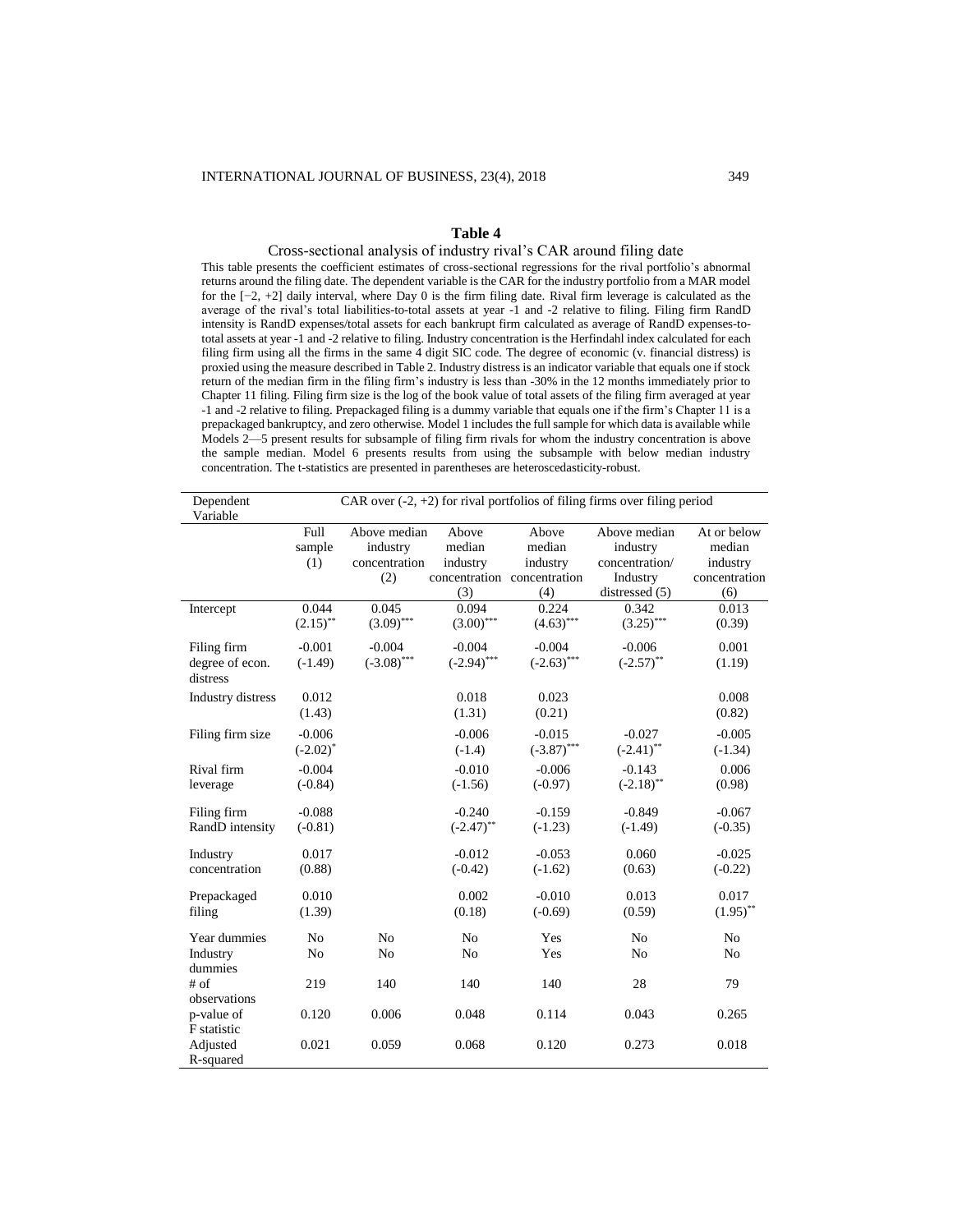Column 5 presents the results for the subsample of filing firms which operate in competitive industries. Apart from the indicator for prepackaged bankruptcies, none of the other explanatory variables are significant. Filings which use prepackaged bankruptcies are associated with a positive effect on the rival CAR. Rivals operating in competitive industries do not stand to gain much if the filing firm is eliminated. Therefore, a rival filing for a prepackaged bankruptcy might convey positive information to the market since empirical evidence (e.g., Tashjian et al (1996) show that prepackaged bankruptcies are associated with a higher likelihood of emerging as standalone firms from the Chapter 11 process). Overall, the abnormal returns of concentrated industries

are driven by factors which are different from those driving the CARs of completive industries. While such differences in the drivers of CAR are evident when the samples are divided by the concentration, it is surprising that the concentration variable itself is not significant in any of the specifications.

Table 5 presents the results of the same multivariate regression as in Table 4 but using the CAR of the equal weighted rival portfolios in the 5-day period surrounding the distress date rather than the filing date. Column 1 includes only the filing firm's degree of economic distress as an explanatory variable for the full sample while Column 2 includes both filing firm's degree of economic distress as well as an indicator for industry distress. While the coefficient of the filing firm degree of economic distress is positive and marginally significant implying that the more (less) financially (economically) distressed the filing firm is, the more the CAR of the rival portfolio. Therefore, competitive effects are not in evidence during the distress period. Instead, strong information effects are evident as shown by the significant negative coefficient on the industry distress variable. During the distress period of the rival firm, information about the industry is released to the market. The negative and significant coefficient is present in Column 3 in which all explanatory variables are included. However, while the degree of economic distress variable remains marginally significant, none of the other variables are significant. Columns 4 and 5 present results for the subsamples in concentrated and competitive industries respectively. In the subsample of concentrated industries, neither industry distress nor the filing firm's degree of economic distress is significant though both coefficients retain the same sign as that in the specification using the full sample. In contrast, firms operating in competitive industries experience significantly lower CAR if their industry is also distressed. The filing firm's degree of economic distress remains only marginally significant in this subsample.

Taking the results from both the distress and the filing date into account, it is clear that firms which operate in concentrated industries derive significant gains in terms of stock returns, but only at the time of the Chapter 11 filing. When the first news of their rival's distress is released to the market, rivals experience significant negative abnormal returns. Therefore, rivals experience both positive and negative effects but the timing differs. Negative Information effects dominate during the distress period but the filing itself which might lead to the potential elimination of a rival is construed as a positive development. If the filing firm is economically rather than financially distressed, and consequently has lower probability of emergence, rivals in concentrated industries stand to gain relatively more.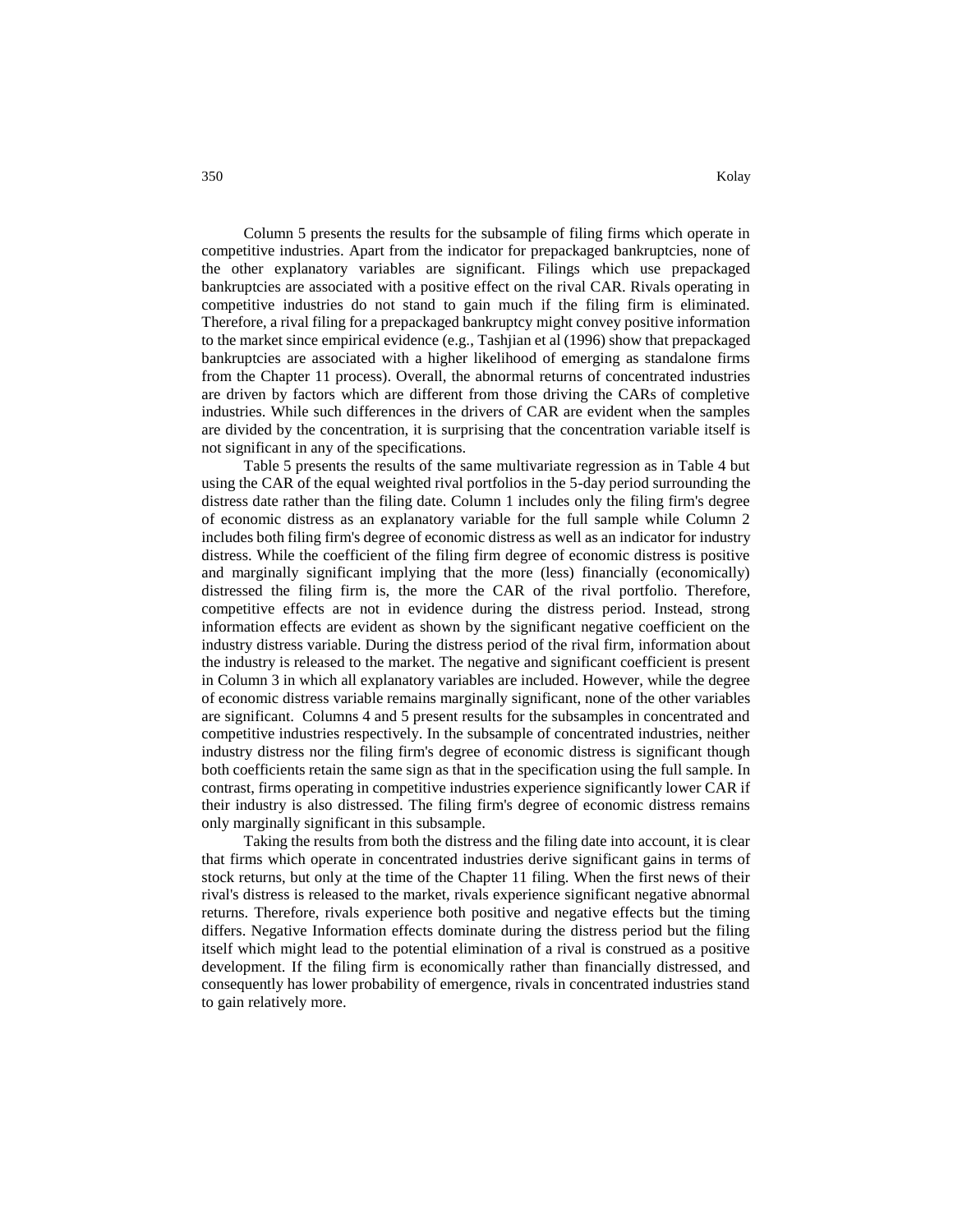## **Table 5**

Cross-sectional analysis of industry rival's CAR around distress date This table presents the coefficient estimates of cross-sectional regressions for the rival portfolio's abnormal returns around the distress date. The dependent variable is the CAR for the industry portfolio from a MAR model for the [−2, +2] daily interval, where Day 0 is the distress date. The distress day is the first date with major news of financial distress in the 12 months prior to filing. Additional details are in Section 3. Rival firm leverage is calculated as the average of the rival's total liabilities-to-total assets at year -1 and -2 relative to filing. Filing firm RandD intensity is RandD expenses/total assets for each bankrupt firm calculated as average of RandD expenses-to-total assets at year -1 and -2 relative to filing. Industry concentration is the Herfindahl index calculated for each filing firm using all the firms in the same 4 digit SIC code. The degree of economic (v. financial distress) is proxied using the measure described in Table 2. Industry distress is an indicator variable that equals one if stock return of the median firm in the filing firm's industry is less than -30% in the 12 months immediately prior to Chapter 11 filing. Filing firm size is the log of the book value of total assets of the filing firm averaged at year -1 and -2 relative to filing. Prepackaged filing is a dummy variable that equals one if the firm's Chapter 11 is a prepackaged bankruptcy, and zero otherwise. Models 1—3 use the full sample while models 4 and 5 use subsamples with industry concentration above (below) the sample median. The t-statistics are presented in parentheses are heteroscedasticity-robust.

| Dependent<br>Variable   | CAR over $(-2, +2)$ for rival portfolios of filing firms over distress period |               |               |               |               |  |  |
|-------------------------|-------------------------------------------------------------------------------|---------------|---------------|---------------|---------------|--|--|
|                         | Full                                                                          | Full          | Full          | Above         | Below         |  |  |
|                         | sample                                                                        | sample        | sample        | median        | median        |  |  |
|                         | (1)                                                                           | (2)           | (3)           | industry      | industry      |  |  |
|                         |                                                                               |               |               | concentration | concentration |  |  |
|                         |                                                                               |               |               | (4)           | (5)           |  |  |
| Intercept               | $-0.018$                                                                      | $-0.011$      | 0.002         | 0.023         | $-0.006$      |  |  |
|                         | $(-2.67)$ ***                                                                 | $(-1.59)$     | (0.12)        | (0.81)        | $(-0.20)$     |  |  |
| Filing firm degree      | 0.001                                                                         | 0.001         | 0.001         | 0.001         | 0.002         |  |  |
| of economic<br>distress | $(1.80)^*$                                                                    | $(1.67)^*$    | $(1.81)^*$    | (1.06)        | $(1.91)^*$    |  |  |
|                         |                                                                               |               |               |               |               |  |  |
| Industry distress       |                                                                               | $-0.022$      | $-0.022$      | $-0.013$      | $-0.029$      |  |  |
|                         |                                                                               | $(-2.95)$ *** | $(-2.98)$ *** | $(-1.25)$     | $(-2.67)$ *** |  |  |
| Filing firm size        |                                                                               |               | $-0.003$      | $-0.003$      | $-0.002$      |  |  |
|                         |                                                                               |               | $(-1.26)$     | $(-0.77)$     | $(-0.65)$     |  |  |
|                         |                                                                               |               |               |               |               |  |  |
| Rival firm              |                                                                               |               | 0.007         | 0.006         | 0.010         |  |  |
| leverage                |                                                                               |               | (0.77)        | (1.32)        | (0.57)        |  |  |
| Filing firm             |                                                                               |               | 0.084         | 0.154         | $-0.126$      |  |  |
| RandD intensity         |                                                                               |               | (1.06)        | $(3.52)$ ***  | $(-1.00)$     |  |  |
|                         |                                                                               |               |               |               |               |  |  |
| Industry                |                                                                               |               | $-0.009$      | $-0.047$      | $-0.105$      |  |  |
| concentration           |                                                                               |               | $(-0.46)$     | $(-1.60)$     | $(-0.99)$     |  |  |
| Prepackaged             |                                                                               |               | $-0.003$      | $-0.016$      | 0.010         |  |  |
| filing                  |                                                                               |               | $(-0.42)$     | $(-1.91)^{*}$ | (0.96)        |  |  |
| # of observations       | 219                                                                           | 219           | 219           | 140           | 79            |  |  |
| p-value of              | 0.128                                                                         | 0.003         | 0.011         | 0.191         | 0.023         |  |  |
| F statistic             |                                                                               |               |               |               |               |  |  |
| Adjusted                | 0.006                                                                         | 0.044         | 0.038         | 0.028         | 0.085         |  |  |
| R-squared               |                                                                               |               |               |               |               |  |  |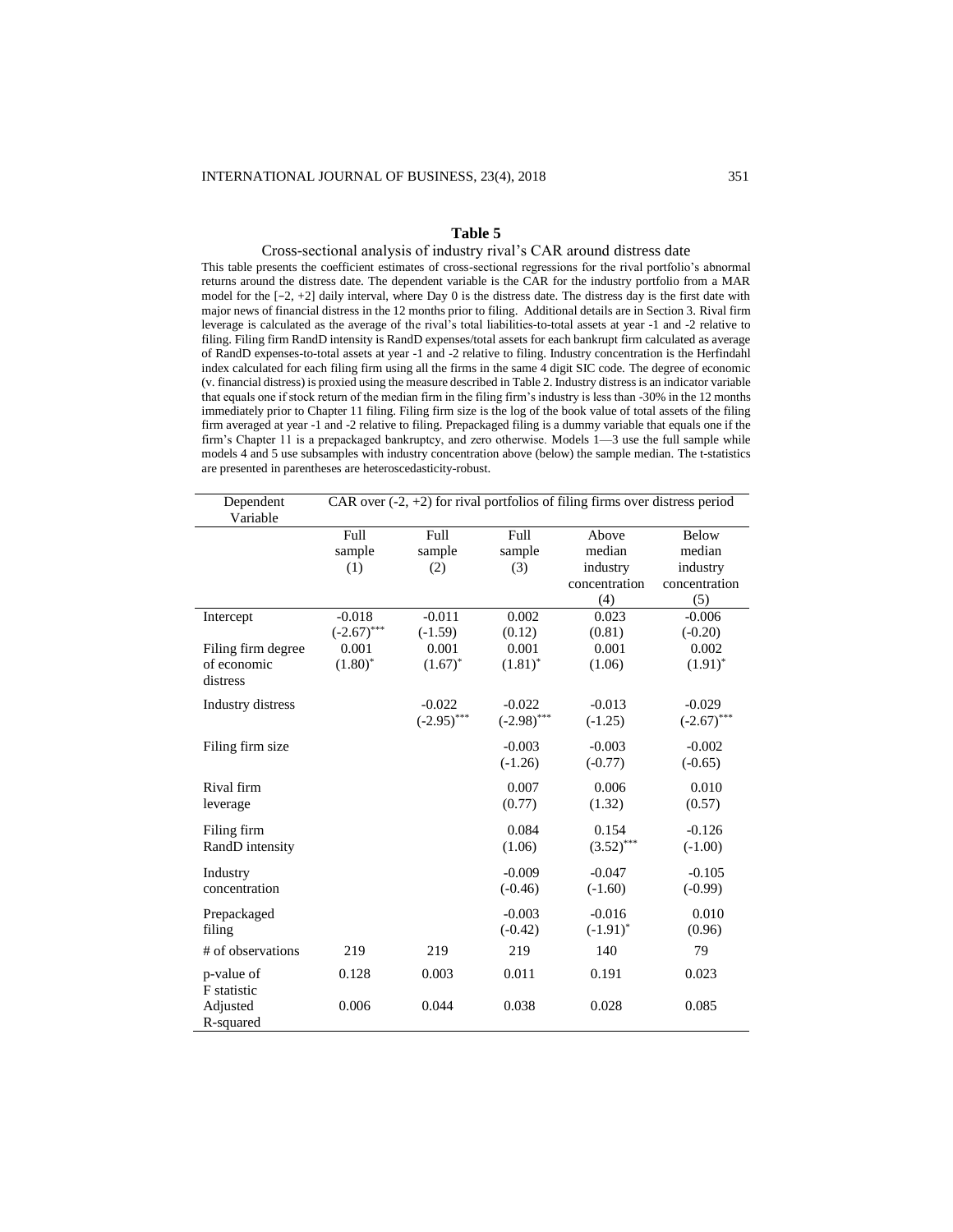## **IV. ANALYSIS OF CHANGES IN OPERATING PERFORMANCE OF RIVALS AROUND FILING PERIOD**

In this section, we examine changes in rivals' realized operating performance following the filing announcement to investigate whether rival bankruptcy results in changed sales, costs, or margins and whether such changes are related to the probability of successful emergence of the filing rival firm. We start by following Zhang (2010)'s approach to calculate the average measure of each operating performance measure using the entire universe of Compustat firms for that particular year. We then adjust each rival portfolio's operating measure by subtracting this Compustat-average operating measure. The bankrupt firms and their rivals are excluded when calculating the Compustat average. We follow this process and calculate adjusted operating metrics for both the pre-filing year (year before the filing) and the first post-filing year. Ultimately, we are able to find 220 Compustat-adjusted rival portfolios in the years prior to and after rival bankruptcy.

#### **Table 6**

## Change in operating performance of rivals around filing year

This table presents the Compustat-adjusted measures of operating performance for rival portfolios to filing firms. Each value is a difference found by subtracting the variable value of the average of all firms in Compustat for that fiscal year. Year 0 is the fiscal year end following the bankruptcy filing while Year 1 is the pre-filing year. Operating profit margin is defined as EBITDA/Total Assets. Gross margin is defined as (Sales-COGS)/Sales. SGA is the Selling, General and Administration costs. Panel A presents results for the subsamples where the industry concentration is above the median sample value whereas Panel B presents the results for the subsample of firms with below median industry concentration. The p-values (reported in parentheses) are calculated from t-tests for the means and from Wilcoxon rank sum tests for the medians. \*, \*\*, and \*\*\* indicate significance at the 10%, 5%, and 1% levels, respectively.

Panel A: Above median industry concentration

Change from pre-filing year to year of rival's Chapter 11 filing of above median industry concentration

| Variable                 | N   | Mean     | p value of<br>t-stat | Median   | p value of signed rank<br>z-stat |
|--------------------------|-----|----------|----------------------|----------|----------------------------------|
| Gross profit/sales       | 105 | $-0.794$ | 0.27                 | $-0.068$ | 0.98                             |
| Operating profit/Assets  | 105 | $-0.042$ | 0.86                 | 0.066    | $0.05***$                        |
| SGA/Sales                | 105 | $-0.110$ | 0.63                 | $-0.310$ | $0.03***$                        |
| Sales/Assets             | 105 | 0.319    | 0.13                 | 0.026    | 0.17                             |
| Percent change in assets | 105 | $-0.339$ | 0.53                 | 0.124    | $< 0001***$                      |

Panel B: Below median industry concentration

Change from pre-filing year to year of rival's Chapter  $11$  filing of below median industry concentration

| Variable                 | N   | Mean     | p value of<br>t-stat | Median   | p value of signed rank<br>z-stat |
|--------------------------|-----|----------|----------------------|----------|----------------------------------|
| Gross profit/sales       | 105 | $-0.371$ | 0.56                 | $-0.032$ | 0.73                             |
| Operating profit/Assets  | 105 | 0.822    | 0.21                 | 0.089    | $0.00***$                        |
| SGA/Sales                | 105 | 0.011    | 0.97                 | $-0.078$ | 0.18                             |
| Sales/Assets             | 105 | 0.009    | 0.80                 | 0.011    | 0.65                             |
| Percent change in assets | 105 | $-0.073$ | 0.69                 | 0.124    | $< 0001***$                      |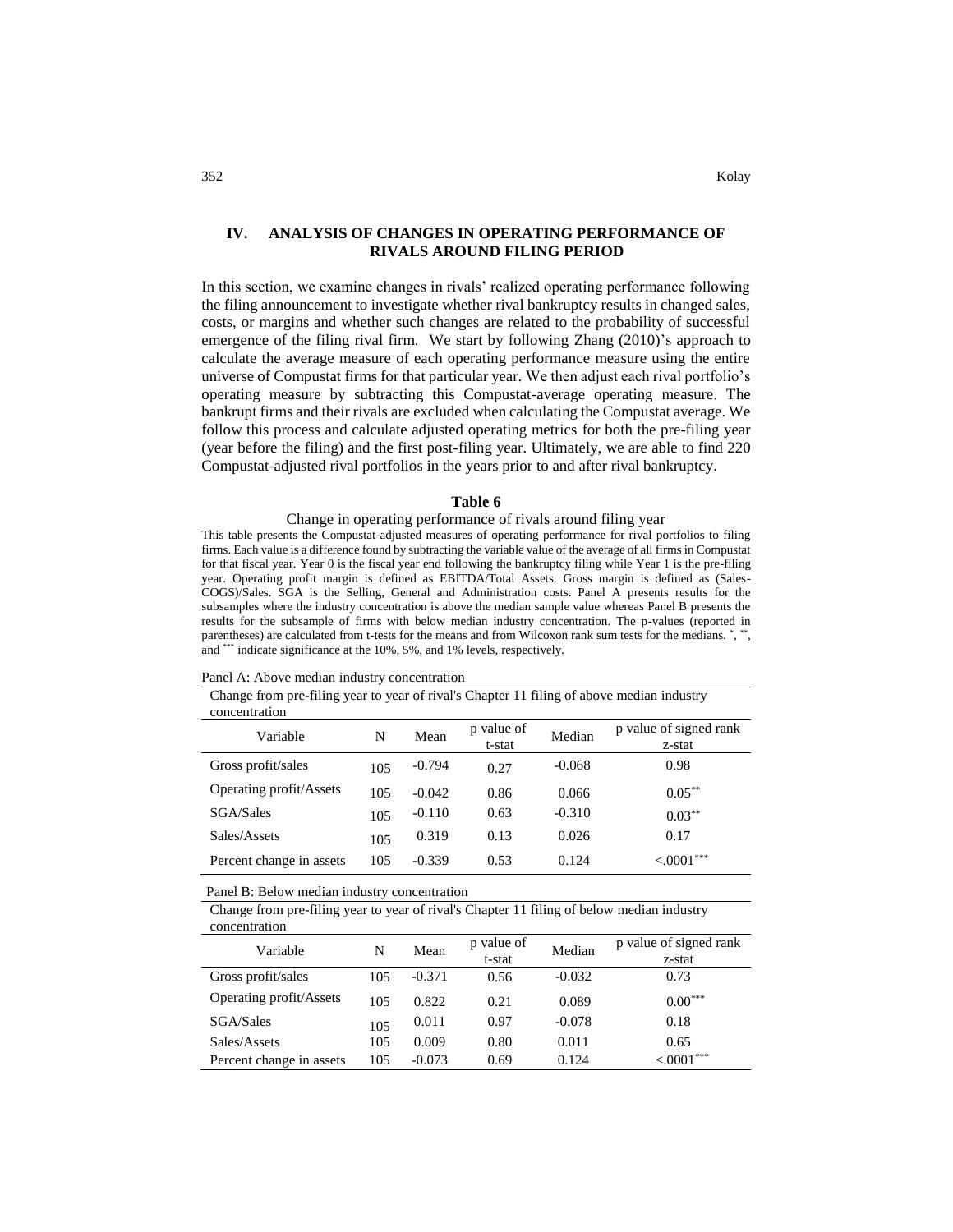Table 6 presents changes in several adjusted financial measures for rival portfolios beginning at time -1, the fiscal year end prior to their distressed rival's Chapter 11 filing to the subsequent (filing) year. In the concentrated subsample results in Panel A, the change in adjusted sales-to-assets is insignificant but there is a significant (in the median) increase in the size of assets between the two years. The operating profit and SGandA show significant (at 5% level) improvements in median terms as well.<sup>8</sup> Panel B presents the results for the subsamples for firms operating in competitive industries. For the subsample operating in competitive industries, the adjusted operating profit margin improves significantly and is economically more significant than that for the concentrated subsample. In both subsamples, the increase in operating profits (scaled by assets) arises

## **Table 7**

#### Multivariate regression of changes in SGandA of rivals around filing year

This table presents the results of regressing the changes in rival portfolio's Compustat-adjusted SGandA from the pre-filing year (-1) to the filing year (0). Rival firm leverage is calculated as the average of the rival's total liabilities-to-total assets at year -1 and -2 relative to filing. Filing firm RandD intensity is RandD expenses/total assets for each bankrupt firm calculated as average of RandD expenses-to-total assets at year -1 and -2 relative to filing. Industry concentration is the Herfindahl index calculated for each filing firm using all the firms in the same 4 digit SIC code. The degree of economic (v. financial distress) is proxied using the measure described in Table 2. Industry distress is an indicator variable that equals one if stock return of the median firm in the filing firm's industry is less than -30% in the 12 months immediately prior to Chapter 11 filing. Filing firm size is the log of the book value of total assets of the filing firm averaged at year -1 and -2 relative to filing. Prepackaged filing is a dummy variable that equals one if the firm's Chapter 11 is a prepackaged bankruptcy, and zero otherwise. Models 1—3 use the full sample while models 4 and 5 use subsamples with industry concentration above (below) the sample median. The t-statistics are presented in parentheses are heteroscedasticity-robust.

| Dependent Variable     | Change in SGandA for rival portfolios of filing firms from pre-filing to |                       |                       |  |  |  |  |  |
|------------------------|--------------------------------------------------------------------------|-----------------------|-----------------------|--|--|--|--|--|
|                        | filing year                                                              |                       |                       |  |  |  |  |  |
|                        | Full sample                                                              | Above median industry | Below median industry |  |  |  |  |  |
|                        | (1)                                                                      | concentration (2)     | concentration (3)     |  |  |  |  |  |
| Intercept              | $-0.373$                                                                 | $-0.567$              | $-0.169$              |  |  |  |  |  |
|                        | $(-0.52)$                                                                | $(-0.75)$             | $(-0.12)$             |  |  |  |  |  |
| Filing firm degree of  | 0.105                                                                    | 0.139                 | 0.053                 |  |  |  |  |  |
| economic distress      | $(2.33)$ **                                                              | $(2.77)$ ***          | (0.79)                |  |  |  |  |  |
| Industry distress      | $-0.366$                                                                 | 0.905                 | $-1.470$              |  |  |  |  |  |
|                        | $(-0.81)$                                                                | (1.52)                | $(-2.33)$ **          |  |  |  |  |  |
| Filing firm size       | 0.009                                                                    | 0.021                 | 0.062                 |  |  |  |  |  |
|                        | (0.09)                                                                   | (0.19)                | (0.38)                |  |  |  |  |  |
| Rival firm leverage    | 0.132                                                                    | 0.265                 | 0.310                 |  |  |  |  |  |
|                        | (0.51)                                                                   | (1.13)                | (0.57)                |  |  |  |  |  |
| Filing firm RandD      | $-12.87$                                                                 | $-16.87$              | $-5.795$              |  |  |  |  |  |
| intensity              | $(-1.67)^*$                                                              | $(-1.08)$             | $(-1.29)$             |  |  |  |  |  |
| Industry               |                                                                          |                       |                       |  |  |  |  |  |
| concentration          | $-1.348$                                                                 | $-2.825$              | $-1.908$              |  |  |  |  |  |
|                        | $(-0.96)$                                                                | $(-1.35)$             | $(-0.30)$             |  |  |  |  |  |
| Prepackaged filing     | $-1.174$                                                                 | $-1.095$              | $-1.248$              |  |  |  |  |  |
|                        | $(-2.56)$ ***                                                            | $(-1.92)^{*}$         | $(-1.88)^*$           |  |  |  |  |  |
| # of observations      | 210                                                                      | 105                   | 105                   |  |  |  |  |  |
| p-value of F statistic | 0.007                                                                    | 0.001                 | 0.224                 |  |  |  |  |  |
| Adjusted R-squared     | 0.056                                                                    | 0.152                 | 0.023                 |  |  |  |  |  |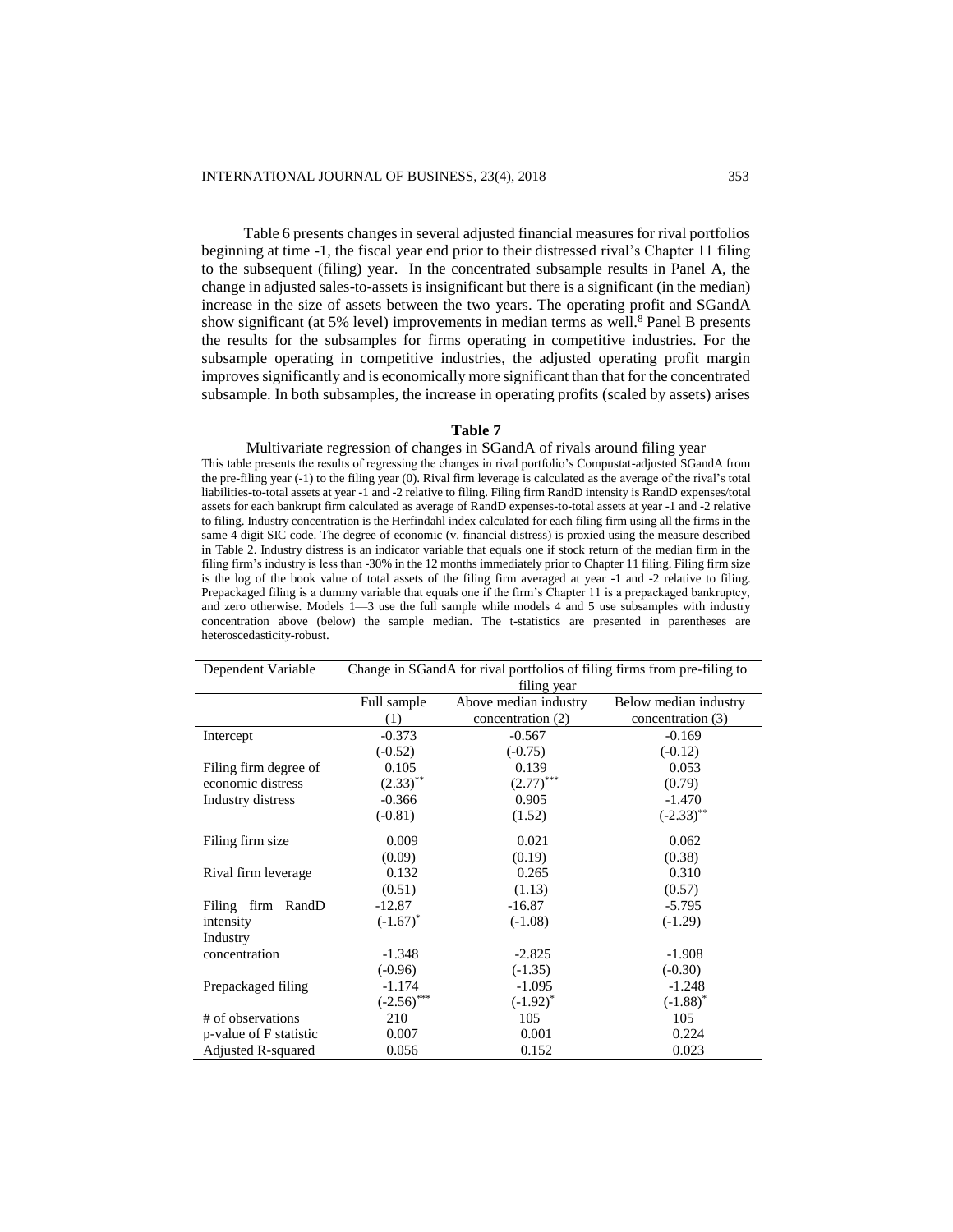despite the statistically significant increase in asset size. The source of the increase in operating profit seems to arise for improved selling efficiencies as seen from the decline in SGandA for both concentrated and competitive industries. There is a drop in SGandA in concentrated industries which is significant at the 5% level but surprisingly, firms operating in competitive industries also experience significant declines in SGandA.

In order to identify whether the changes in the operating profits and SGandA of the rivals are related to the filing firm's distress, we run a multivariate regression with the change in Compustat-adjusted SGandA around the filing year as the dependent variable. The independent variables remain the same as in previous regressions. Table 7 presents the results of the regression. Column 1 presents the results for the full sample while Columns 2 and 3 present results for subsamples of concentrated and competitive industries respectively. As can be seen from Column 1, for the full sample, as the filing firm's degree of distress goes up numerically i.e. the filing firm moves from pure economic distress to pure financial distress, and therefore is more likely to emerge as a standalone firm, the SGandA of the rival portfolio increases. Therefore, change in SGandA is positively correlated with the degree of economic distress. This is expected since a rival stands to gain more in terms of selling efficiencies if the filing firm disappears. Results in Column 2 and Column 3 indicate that changes in SGandA are related to the filing firm's degree of economic distress only in those firms which operate in concentrated industries. Both the coefficient size and significance increases in the concentrated subsample and declines to insignificance in the competitive subsample. Therefore, only firms in concentrated industries stand to gain if their rival potentially disappears due to the effects of distress. The indicator for industry distress is significant only in the competitive subsample and indicates that rivals operating in competitive industries appear to have lower SGandA if the industry is distressed. This might be possible if lower SGandA is associated with declining sales and by extension, declining selling costs. Untabulated results using the change in Compustat-adjusted operating profits over the same period as the dependent variable shows qualitatively similar results (i.e. firms in concentrated industries experience increases in operating profits if the rival filing for Chapter 11 is more economically distressed rather than financially distressed).

In summary, after examining changes in operating performance around the filing year, we find that all rival portfolios in the sample experience significant improvements in operating profits, declines in SGandA and increases in asset size. However, there is no evidence to point towards increases in actual sales. When considered in a multivariate setting, changes in SGandA in only the concentrated subsample of rivals is shown to be related to the filing firm's degree of economic distress. As the filing is less likely to emerge from the filing as a standalone firm if it is economically distressed, its competitors improve their selling efficiency more.

#### **V. CONCLUSION**

This study shows that the competitive effects of bankruptcy arise from the event of rival filing and not necessarily due to the pre-filing distress of rivals. Around the event windows surrounding the distress date (date of first news about filing firm's distress), rival firms operating in concentrated industries experience negative abnormal equity returns i.e. contagion effects. However, the event of filing is associated with an increased likelihood that the distressed firm will be eliminated from the industry. Consistent with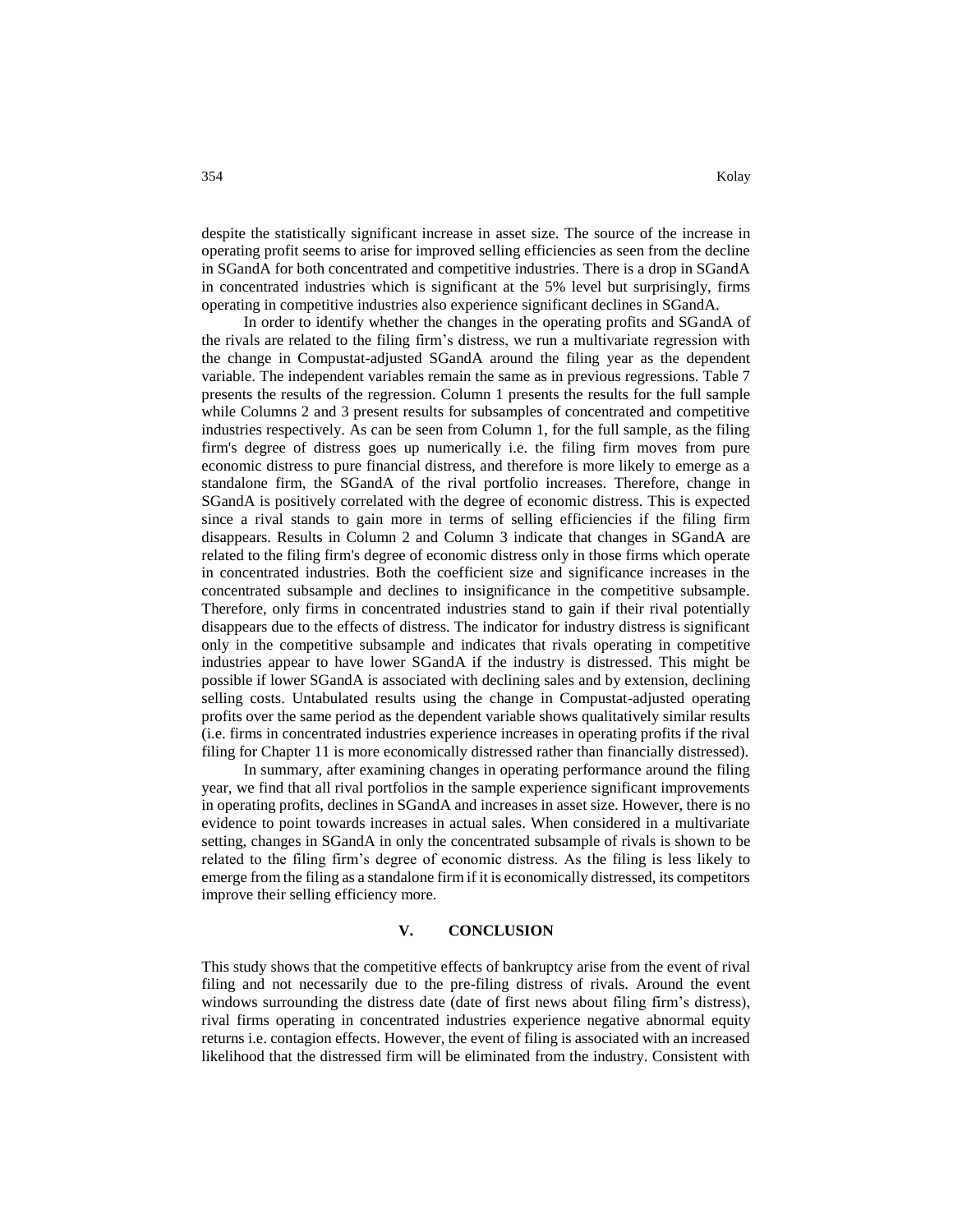this hypothesis, we observe competitive gains in abnormal equity returns around the filing dates for rivals in concentrated industries. Such competitive gains depend on the likelihood of the rival emerging successfully and results show that if the filing firm is economically distressed and therefore, has a lower likelihood of emerging as a standalone firm, rivals gain more. On the other hand, rival firms operating in competitive industries lose both during the distress- and the filing- period. In competitive industries, rivals operating in distressed industries experience greater contagion during the distress period and a filing firm which is more financially rather than economically distressed (and would therefore have a higher chance of survival) seems to have positive effects on its rivals.

Turning to operating performance changes over the filing period, univariate tests show that rival firms gain in assets, operating margins and lower costs during this period. However, these changes are linked to the chances of survival (in the form of economic versus financial distress) of the filing firm for only those rivals operating in concentrated industries.

## **ENDNOTES**

- 1. <http://lopucki.law.ucla.edu/>
- 2. BAPCPA amended a number of provisions applicable to chapter 11 cases such as amendments to 11 U.S.C. §§ 1112, 1121, and 1129 set deadlines for the filing of plans and disclosure statements and for plan confirmation.
- 4. Under BAPCPA, the entire process of assumption or rejection of leases must be completed within 210 days whereas pre-BAPCPA, debtors were allowed 60 days but with potential for extensions.
- 5. Dropping the post BAPCPA bankruptcies leads to weaker results due to a much smaller sample size though the trends and directions observed remain qualitatively similar.
- 6. [http://lopucki.law.ucla.edu/tables\\_and\\_graphs/Filings\\_by\\_year.pdf](http://lopucki.law.ucla.edu/tables_and_graphs/Filings_by_year.pdf)
- 7. Value weighting the portfolios leads to similar results.
- 8. Results are robust to inclusion of year and industry fixed effects.
- 9. To ameliorate the concern that the insignificance of the change in sales/asset ratio is driven by the large changes in assets, we calculate the percentage change in sales (not tabulated) and find it to be insignificant.

## **REFERENCES**

- Acharya, V., S. Bharath, and A. Srinivasan, 2007, "Does Industry-Wide Distress Affect Defaulted Firms? Evidence from Creditor Recoveries." *Journal of Financial Economics* 85, 787-821.
- Aghion, P., O. Hart, and J. Moore, 1992, "The Economics of Bankruptcy Reform." *Journal of Law, Economics, and Organization* 8 (3), 523-546.
- Bharath, S., V. Panchapagesan, and I. Werner, 2014, "The Changing Nature of Chapter 11." Unpublished working paper. IIM Bangalore.